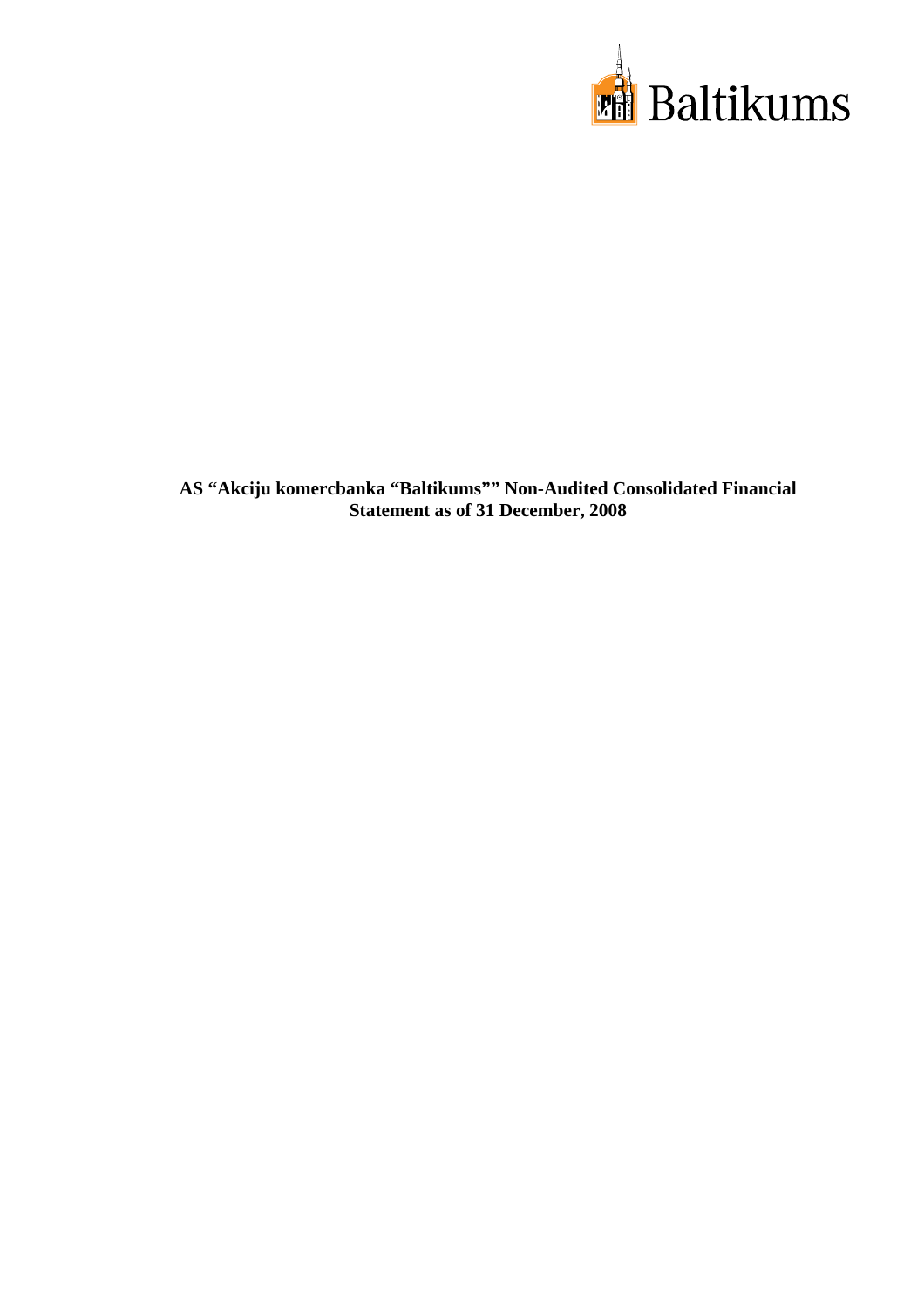

# **Contents**

AS "Akciju komercbanka "Baltikums"" Non-Audited Consolidated Financial Statement as of 31 December, 2008 Page 2 of 19 AS Akciju komercbanka BALTIKUMS Maza Pils iela 13, Riga, LV-1050, Latvia SWIFT code: CBBRLV22 Reg. No 40003551060 Phone: +371 67 031311 Fax: +371 67031 300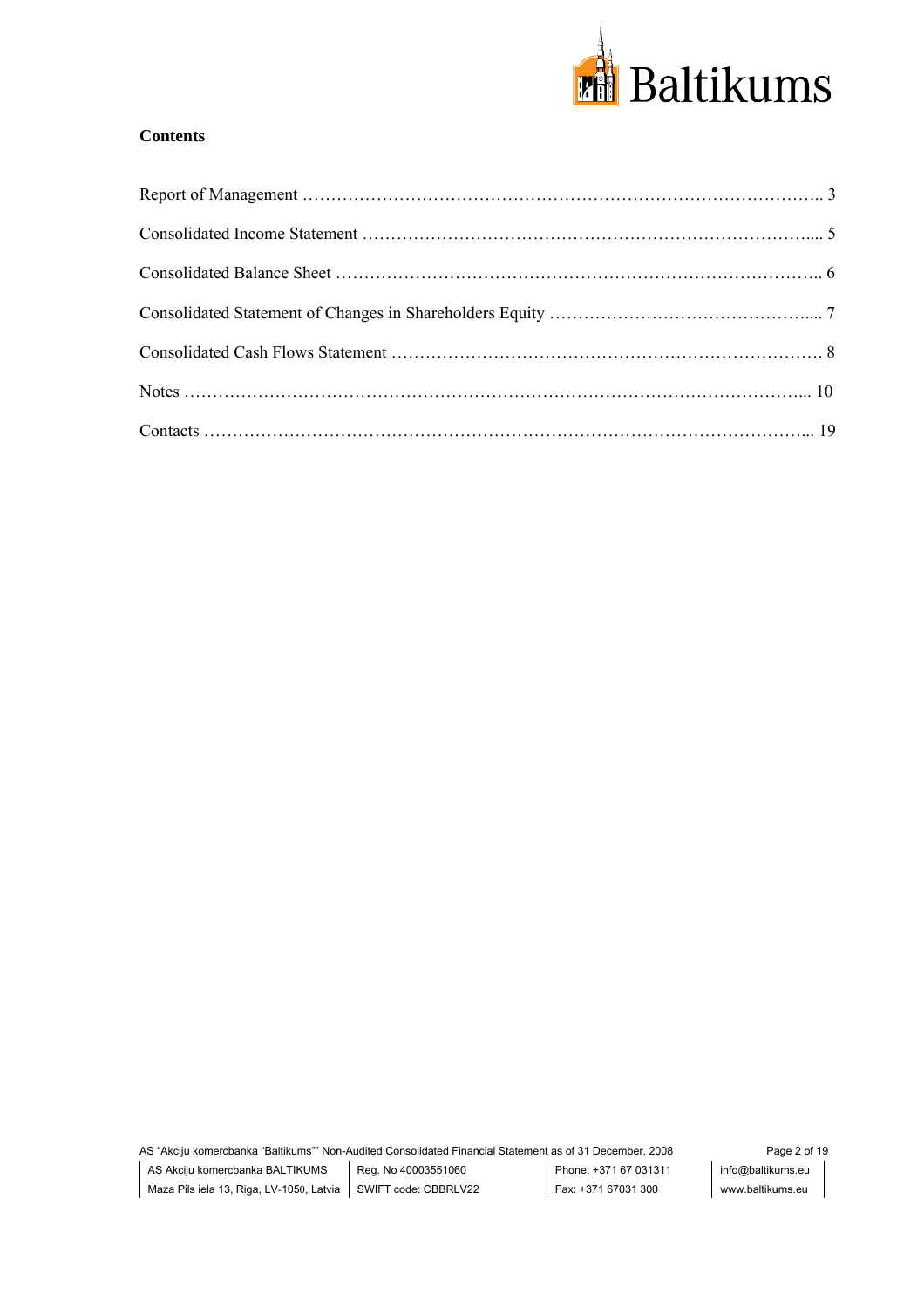

# **Management Report**

In 2008, despite local and international turmoil in the financial markets, performance indicators of AS "Akciju komercbanka "Baltikums"" (hereinafter referred to as the Bank, Banka Baltikums) continued to grow successfully and the Bank consolidated its position in the chosen niche.

Banka Baltikums continued to develop in accordance with its strategy whose major emphasis was to offer dynamic, modern and, what is most important, exclusive service for its customers with strict focus on caution and on the basis of moderation and balance in its continued growth.

Similarly to previous years, the Bank worked along two clearly defined directions: trade and shipping finance, as well as financial markets investment products and wealth management. In 2008, the Bank focused in particular on its current and potential customers, offering them private banking, which is in growing demand nowadays, and working on extension of the range of such products.

The Bank's provisional profit for the last year was LVL 3.66 million, against LVL 2 million profits a year before. At the close of the year, its assets volume amounted to LVL 110.79 million, i.e. by 13.4% more than in late 2007. In 2008, the Bank advanced LVL 34.37 million in loans (a rise of 39.8% against 2007) and attracted LVL 78.61 million in deposits (a rise of 8.7% against 2007). Increasing its equity (up to LVL 15.178 million) and growing its customer deposits allowed the Bank to strengthen its position in its chosen market niche in 2008.

Such results became possible in the fiscal year of 2008, when the world and Latvia were shaken by an unprecedented crisis and instability, due to the Bank's well-thought-out and precise strategy and its professional team. Banka Baltikums is one of the few Latvian banks that operate consistently in the chosen niche that was chosen even when the Bank was founded in 2001. Conservative approach to risk management ensures good profit indicators for the Bank and gives a feeling of safety in these hard times. In 2008, the Bank started more than one project for improvement of effectiveness of the Bank's operations.

As well as in previous year, most of the loans advanced were assigned for projects related to lending to ship-owners and international trade companies. The Bank has never aimed at attraction of large amounts of deposits from individuals and then advancing them as mortgage and consumer loans. Such approach of the Bank is proved by the fact that Banka Baltikums ranks steadily as the last among all banks that are active in Latvia in the areas of both mortgage and consumer lending. In its turn, very high liquidity has always been one of the Bank's priorities, which was justified especially in 2008.

In 2008, the Bank continued to optimise its customer base. Its holding companies operating in Russia, Ukraine and Kazakhstan contributed to attraction of customers substantially. Despite such considerable increase in the number of customers, the Bank monitors closely customer operations by implementing the principles 'Know Your Customer' and 'Know Your Customer's Business'.

In 2008, Banka Baltikums opened its representative offices in Almaty (Kazakhstan) and Kyiv (Ukraine). Further extension of the network of international branches and representative offices is one of the Bank's strategic tasks in the nearest future.

Operation of Banka Baltikums Cyprus Branch that was established in 2008 will ensure further development of the Bank's activities in the European Union and provision of bank services to its customers. The Bank plans to open Baltikums Shipping Business Centre Cyprus. Our customers – ship owners – will be able to receive professional bank service meant especially for this customer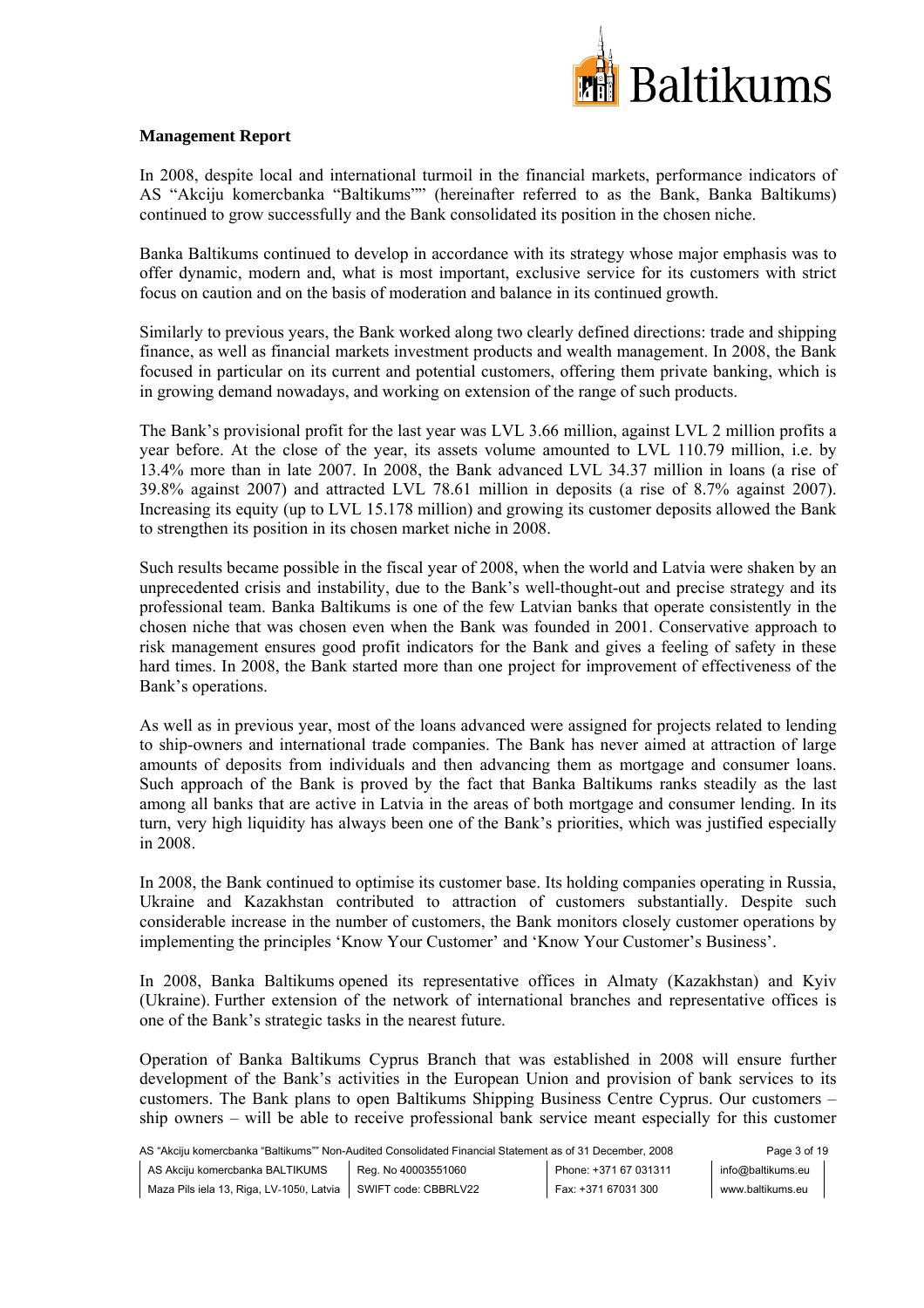

category and their business. The Bank's experience in sea and shipping business financing makes it possible to prepare competitive and professional offers under the projects for ship purchase or repair and modernisation of the current fleet, as well as full service for the ship purchase process.

Last year, Banka Baltikums extended the network of its correspondent banks for transfers in euros (EUR) and Japanese yens (JPY) in order to save customers' time and funds. We plan to continue this process in 2009 as well.

The process of optimisation of Baltikums Holding structure continued too, where Banka Baltikums was assigned a central place. Under such process, Banka Baltikums sold 93.46% shares in AAS Baltikums to AS Latvijas Krājbanka in 2008. This step is related to the Bank's strict adherence to its earlier strategy and lack on focus on retail banking now or in the future.

In 2008, ASIPS Baltikums Asset Management reorganised its operations and sold its pension plan business. Currently, it provides asset and wealth management services, offering full service to its customers, which enables it to retain and increase its business turnover and private capital. In 2009, ASIPS Baltikums Asset Management plans to establish a number of investment funds of different types and structure in order to satisfy investment appetite and to meet the requirements at the risk and profit level that is acceptable to customers.

In 2008, our customers appreciated the Bank's strategic and balanced approach, as both increase of our deposit volumes and substantial growth of the scope of the Bank's services used indicate. We are grateful to our customers for co-operation and confidence in these complicated times, and hope to continue our joint and successful business in the future.

Aldis Reims AS "Akciju komercbanka "Baltikums"" Chairman of the Board

February 27, 2009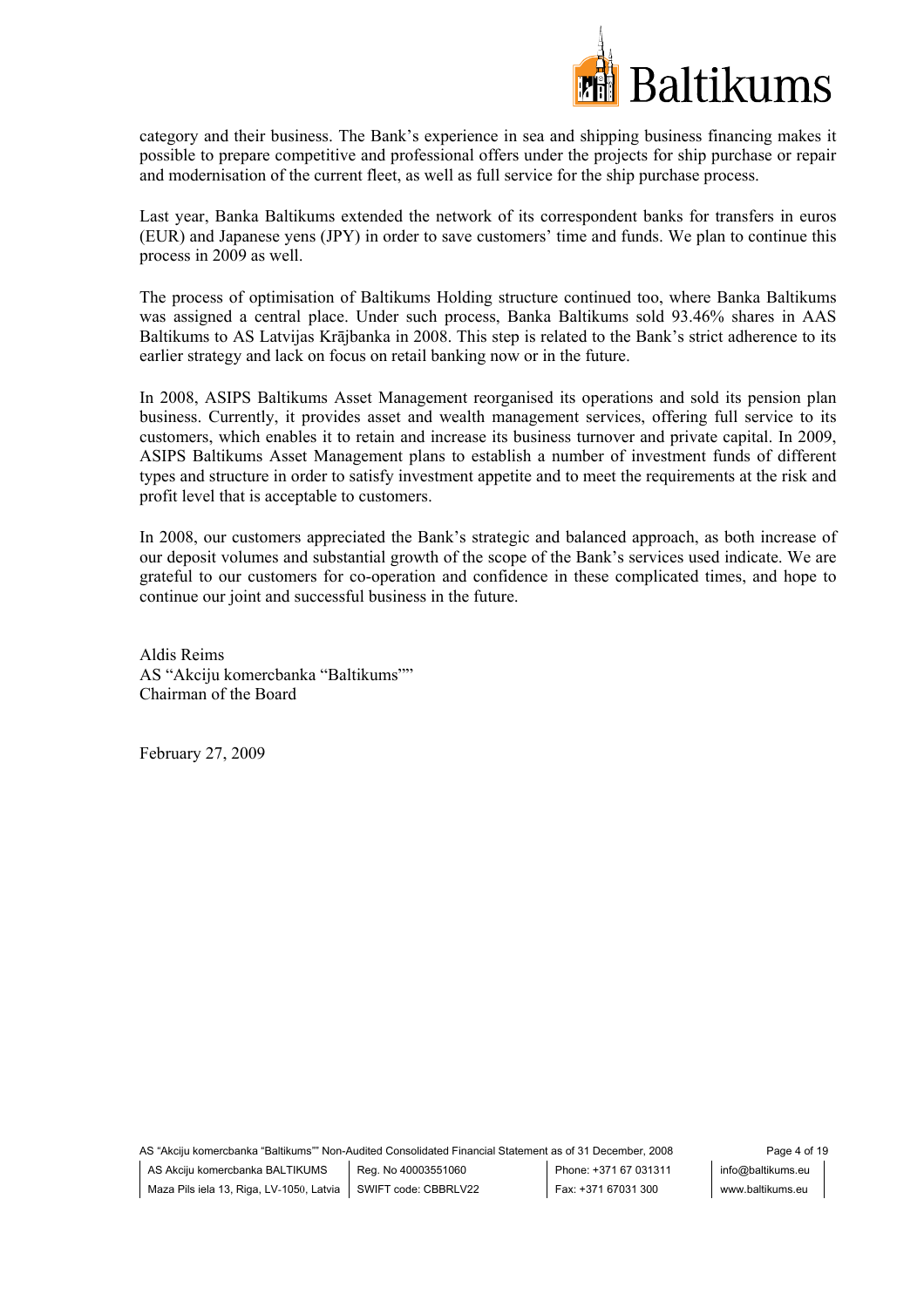

## **Consolidated Income Statement**

| Position                                                                      | 31.12.2008,    | 31.12.2007, | 31.12.2008,    | 31.12.2007,     |
|-------------------------------------------------------------------------------|----------------|-------------|----------------|-----------------|
|                                                                               | $LVL$ 000      | $LVL$ 000   | <b>EUR'000</b> | <b>EUR</b> '000 |
| Interest income                                                               | 5 9 9 7        | 4970        | 8 5 3 3        | 7072            |
| Interest expense                                                              | $-1549$        | $-1680$     | $-2204$        | $-2390$         |
| Securities income                                                             | $\theta$       | $\Omega$    | $\Omega$       | $\Omega$        |
| Fees and commission income                                                    | 4789           | 2735        | 6814           | 3892            |
| Fees and commission expense                                                   | -892           | $-595$      | $-1269$        | -849            |
| Net profit/loss from financial assets and<br>liabilities valued at fair value | $-3453$        | $-720$      | $-4913$        | $-1024$         |
| Net trading income from foreign exchange                                      | 3 5 7 8        | 446         | 5 0 9 1        | 635             |
| Trading income from financial instruments<br>and foreign exchange             | $\overline{0}$ | 189         | $\theta$       | 269             |
| Other operating income                                                        | 1 1 1 7        | 181         | 1589           | 258             |
| Administrative expenses                                                       | $-3891$        | $-2732$     | $-5536$        | $-3887$         |
| Depreciation and amortization                                                 | $-252$         | $-95$       | $-359$         | $-135$          |
| Other operating expenses                                                      | $-632$         | $-95$       | $-899$         | $-135$          |
| Provisions for impairment losses                                              | $-790$         | $-108$      | $-1125$        | $-154$          |
| Income from decrease of provisions                                            | 6              | 9           | 9              | 13              |
| Income before corporate income tax                                            | 4 0 28         | 2 5 0 5     | 5 7 3 1        | 3 5 6 5         |
| Income tax                                                                    | -1 251         | $-488$      | $-1780$        | $-695$          |
| Profit for the period                                                         | 2777           | 2017        | 3951           | 2870            |
| Attributable to:                                                              |                |             |                |                 |
| Equity holders of the Bank                                                    | 3041           | 2009        | 4327           | 2859            |
| Minority interest                                                             | $-264$         | 8           | -376           | 11              |
| Net income                                                                    | 2777           | 2017        | 3951           | 2870            |

The fixed exchange rate of the Bank of Latvia is 1 EUR=0.702804 LVL

AS "Akciju komercbanka "Baltikums"" Non-Audited Consolidated Financial Statement as of 31 December, 2008 Page 5 of 19 AS Akciju komercbanka BALTIKUMS Reg. No 40003551060 Maza Pils iela 13, Riga, LV-1050, Latvia SWIFT code: CBBRLV22 Phone: +371 67 031311 Fax: +371 67031 300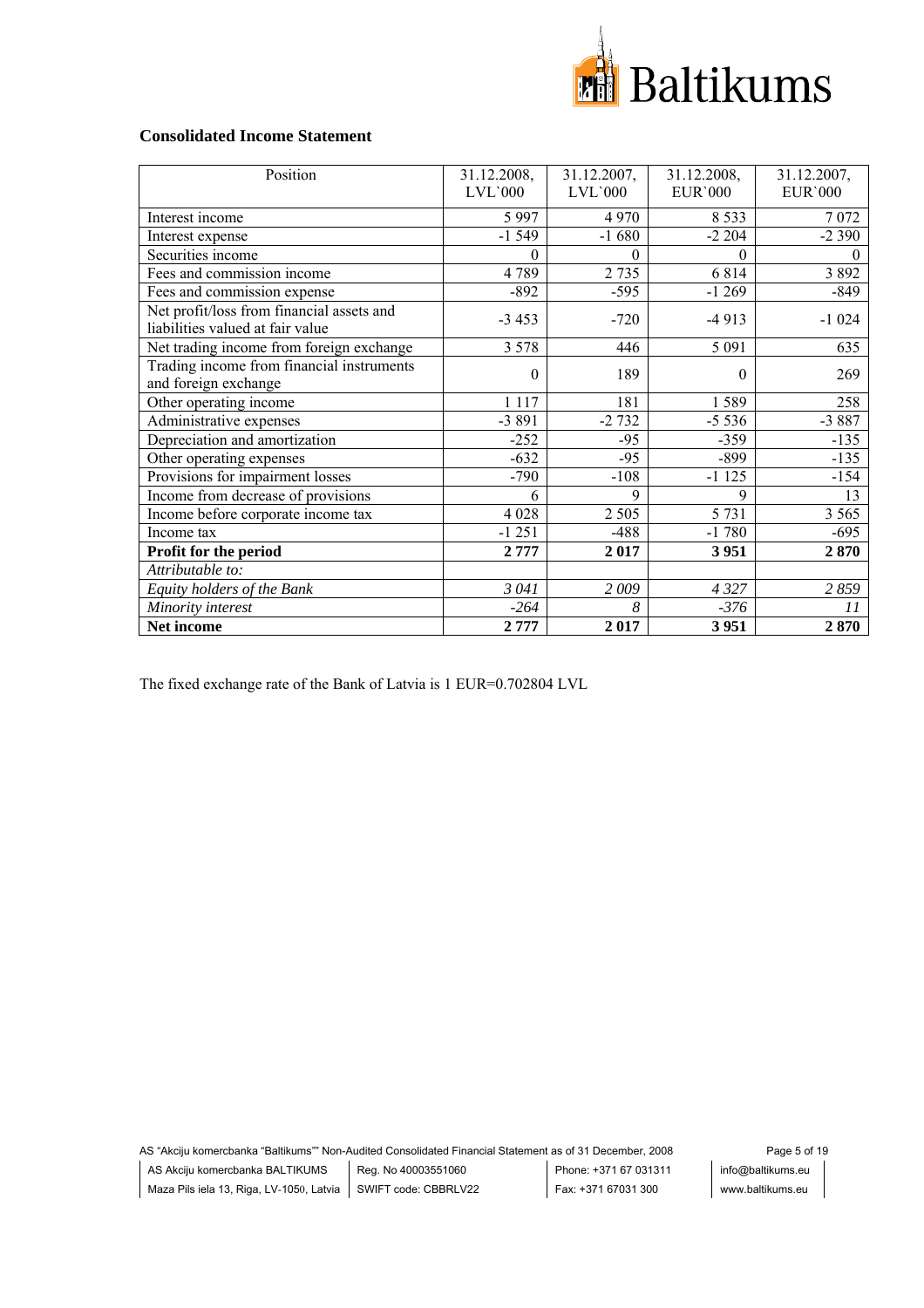

## **Consolidated Balance Sheet**

| Position                                                  | 31.12.2008,      | 31.12.2007, | 31.12.2008,        | 31.12.2007,     |
|-----------------------------------------------------------|------------------|-------------|--------------------|-----------------|
|                                                           | $LVL$ 000        | $LVL$ 000   | <b>EUR</b> '000    | <b>EUR</b> '000 |
| Cash and deposits with the Bank of Latvia                 | 5 5 5 0          | 11816       | 7897               | 16813           |
| Due from credit institutions on demand                    | 36 653           | 40 415      | 52 153             | 57 505          |
| <b>Trading assets</b>                                     | 7857             | 13 497      | 11 180             | 19 20 5         |
| Financial assets at fair value through profit or loss     | $\theta$         | 15          | $\Omega$           | 21              |
| Available-for-sale financial assets                       | 10               | 2 1 2 6     | 14                 | 3 0 2 5         |
| Loans and receivables                                     | 34 5 5 6         | 25 076      | 49 169             | 35 680          |
| Held to maturity financial investments                    | 15 4 61          | 1 3 2 9     | 21 999             | 1891            |
| Investments in associated entities and in<br>subsidiaries | 2822             | 3 0 7 1     | 4 0 1 5            | 4 3 7 0         |
| Intangible assets                                         | 257              | 212         | 366                | 302             |
| Property, plant and equipment                             | 1738             | 359         | 2 4 7 3            | 511             |
| Investment property                                       | 3619             | 545         | 5 1 4 9            | 774             |
| Other assets                                              | 4 2 5 4          | 274         | 6 0 5 3            | 390             |
| Prepayments and accrued income                            | 86               | 30          | 122                | 43              |
| <b>Total assets</b>                                       | 112863           | 98765       | 160 590            | 140 530         |
| Balances due to credit institutions on demand             | 7                | 1501        | 10                 | 2 1 3 6         |
| <b>Trading liabilities</b>                                | 135              | 188         | 192                | 267             |
| Financial liabilities carried at amortized cost           | 90 850           | 82735       | 129 268            | 117721          |
| Balances due to credit institutions on term               | 1270             | $\theta$    | 1807               | 0               |
| Customers deposits                                        | 79 096           | 72 142      | 112 543            | 102 649         |
| Notes payable                                             | 10484            | 10 593      | 14917              | 15 072          |
| Insurance contracts                                       | $\theta$         | 664         | $\theta$           | 945             |
| Tax liabilities                                           | 682              | 254         | 971                | 360             |
| Other liabilities                                         | $\overline{275}$ | 338         | 391                | 482             |
| <b>Total liabilities</b>                                  | 91 949           | 85 680      | 130 832            | 121 911         |
| Shareholders' equity                                      |                  |             |                    |                 |
| Share capital                                             | 15 178           | 10 5 25     | 21 596             | 14 976          |
| Reserve capital and other reserves                        | 17               | 17          | 24                 | 24              |
| Retained earnings                                         | 661              | 352         | 941                | 501             |
| Profit of the year                                        | 2 7 7 7          | 2017        | $\overline{3}$ 951 | 2870            |
| Attributable to:                                          |                  |             |                    |                 |
| Equity holders of the Bank                                | 3041             | 2009        | 4327               | 2859            |
| Minority interest                                         | $-264$           | 8           | $-376$             | 11              |
| Minority interest                                         | 2 2 8 1          | 174         | 3 2 4 6            | 248             |
| Total liabilities and shareholders' equity                | 112 863          | 98765       | 160 590            | 140 530         |
| Contingent liabilities                                    | $\theta$         | $\theta$    | $\theta$           | $\theta$        |
| Financial commitments                                     | 3 6 6 2          | 2 5 8 7     | 5 2 1 1            | 3681            |
| <b>Assets / Liabilities under management</b>              | 3675             | 1494        | 5 2 2 9            | 2 1 2 6         |

The fixed exchange rate of the Bank of Latvia is 1 EUR=0.702804 LVL

AS "Akciju komercbanka "Baltikums"" Non-Audited Consolidated Financial Statement as of 31 December, 2008 Page 6 of 19 AS Akciju komercbanka BALTIKUMS Reg. No 40003551060 Maza Pils iela 13, Riga, LV-1050, Latvia SWIFT code: CBBRLV22 Phone: +371 67 031311 Fax: +371 67031 300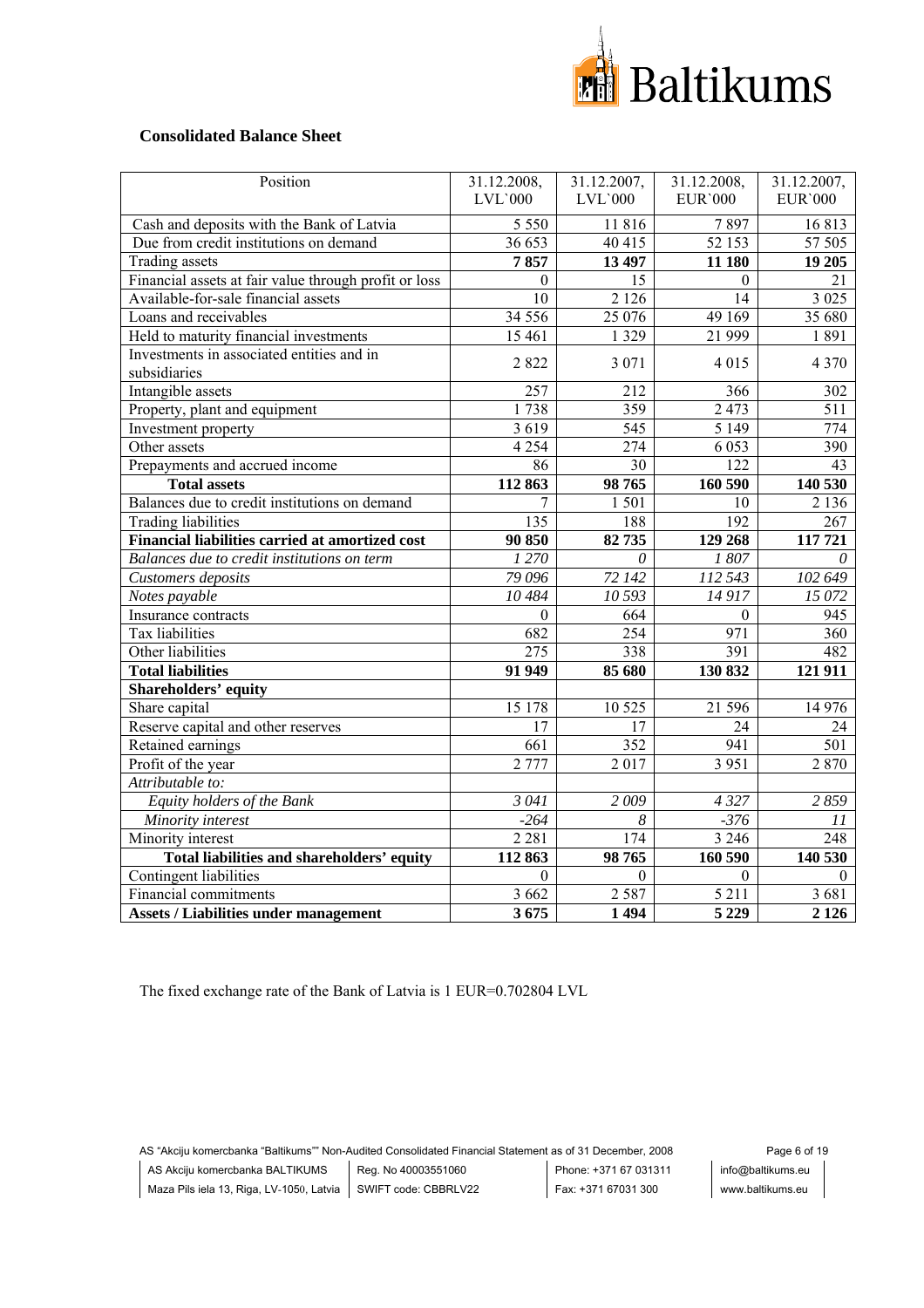

# **Consolidated Statement of Changes in Shareholders Equity**

|                                          | <b>Share</b><br>capital,<br><b>LVL'000</b> | Reserve<br>capital and<br>other<br>reserves,<br><b>LVL'000</b> | Retained<br>earnings,<br><b>LVL'000</b> | Profit for<br>the year,<br>$LVL$ 000 | Minority<br>interest.<br>LVL'000 | Total,<br><b>LVL'000</b> |
|------------------------------------------|--------------------------------------------|----------------------------------------------------------------|-----------------------------------------|--------------------------------------|----------------------------------|--------------------------|
| <b>Balance as at 31 December</b><br>2006 | 7450                                       | 17                                                             | 1484                                    | 8951                                 | 174                              | 9 1 25                   |
| Profit for the year                      | $\Omega$                                   | $\Omega$                                                       | 2 0 0 9                                 | 2 0 0 9                              | 8                                | 2017                     |
| Issue of shares                          | 3 0 7 5                                    |                                                                |                                         | 3 0 7 5                              |                                  | 3 0 7 5                  |
| Dividends paid                           | 0                                          | $\Omega$                                                       | $-1132$                                 | $-1132$                              | 0                                | $-1132$                  |
| <b>Balance as at 31 December</b><br>2007 | 10 525                                     | 17                                                             | 2 3 6 1                                 | 12 903                               | 182                              | 13 085                   |
| Profit for the year                      | $\Omega$                                   | $\Omega$                                                       | 3 0 4 1                                 | 3 0 4 1                              | $-264$                           | 2 7 7 7                  |
| Issue of shares                          | 4653                                       | 0                                                              | $\theta$                                | 4653                                 |                                  | 4653                     |
| Deals of subsidiaries                    | 0                                          | $\theta$                                                       | $\theta$                                | $\theta$                             | 2 3 6 3                          | 2 3 6 3                  |
| Dividends paid                           |                                            | $\Omega$                                                       | $-1964$                                 | $-1964$                              |                                  | $-1964$                  |
| <b>Balance as at 30 June 2008</b>        | 15 178                                     | 17                                                             | 3 4 3 8                                 | 18 633                               | 2 2 8 1                          | 20 9 14                  |

|                                          | <b>Share</b><br>capital,<br><b>EUR'000</b> | Reserve<br>capital and<br>other<br>reserves,<br><b>EUR</b> '000 | Retained<br>earnings,<br><b>EUR'000</b> | Profit for<br>the year,<br><b>EUR</b> '000 | Minority<br>interest,<br><b>EUR'000</b> | Total,<br><b>EUR</b> '000 |
|------------------------------------------|--------------------------------------------|-----------------------------------------------------------------|-----------------------------------------|--------------------------------------------|-----------------------------------------|---------------------------|
| <b>Balance as at 31 December</b><br>2006 | 10 600                                     | 24                                                              | 2 1 1 2                                 | 12736                                      | 248                                     | 12 9 84                   |
| Profit for the year                      | $\theta$                                   | $\Omega$                                                        | 2859                                    | 2859                                       | 11                                      | 2 8 7 0                   |
| Issue of shares                          | 4 3 7 5                                    | $\theta$                                                        | $\theta$                                | 4 3 7 5                                    | $\Omega$                                | 4 3 7 5                   |
| Dividends paid                           |                                            |                                                                 | $-1611$                                 | $-1611$                                    |                                         | $-1611$                   |
| <b>Balance as at 31 December</b><br>2007 | 14 975                                     | 24                                                              | 3 3 6 0                                 | 18 3 59                                    | 259                                     | 18 618                    |
| Profit for the year                      | $\theta$                                   | $\Omega$                                                        | 4 3 2 7                                 | 4 3 2 7                                    | $-376$                                  | 3 9 5 1                   |
| Issue of shares                          | 6 6 2 1                                    | 0                                                               | $\theta$                                | 6 6 2 1                                    | $\theta$                                | 6 6 21                    |
| Deals of subsidiaries                    | 0                                          | $\theta$                                                        | $\theta$                                | $\Omega$                                   | 3 3 6 3                                 | 3 3 6 3                   |
| Dividends paid                           |                                            |                                                                 | $-2795$                                 | $-2795$                                    |                                         | $-2795$                   |
| <b>Balance as at 30 June 2008</b>        | 21 59 6                                    | 24                                                              | 4892                                    | 26 512                                     | 3 2 4 6                                 | 29 758                    |

The fixed exchange rate of the Bank of Latvia is 1 EUR=0.702804 LVL

AS "Akciju komercbanka "Baltikums"" Non-Audited Consolidated Financial Statement as of 31 December, 2008 Page 7 of 19 AS Akciju komercbanka BALTIKUMS Reg. No 40003551060 Maza Pils iela 13, Riga, LV-1050, Latvia SWIFT code: CBBRLV22 Phone: +371 67 031311 Fax: +371 67031 300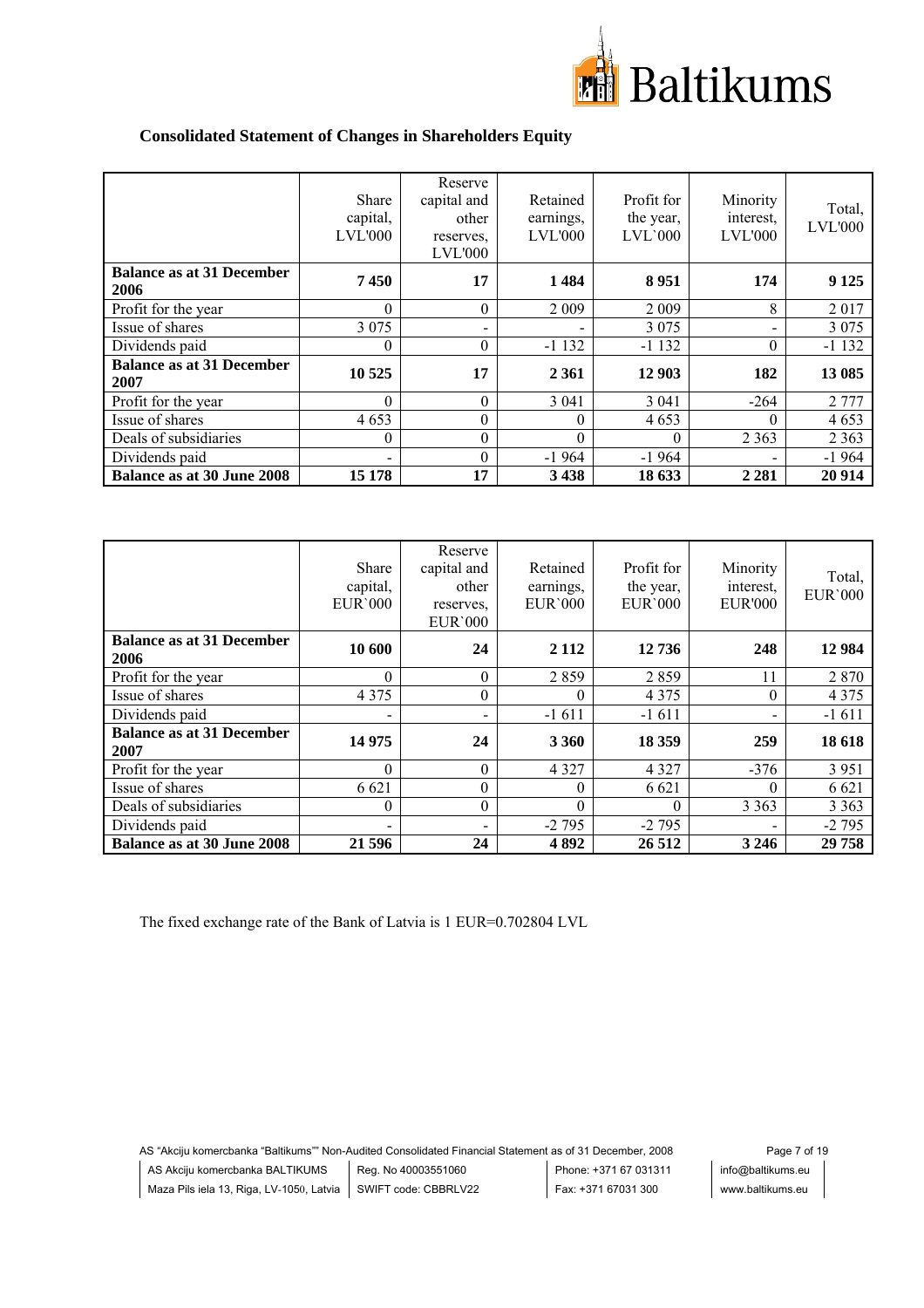

## **Consolidated Cash Flows Statement**

| Position                                          | 31.12.2008, | 31.12.2007,    | 31.12.2008,     | 31.12.2007,    |
|---------------------------------------------------|-------------|----------------|-----------------|----------------|
|                                                   | $LVL$ `000  | $LVL$ `000     | <b>EUR</b> '000 | <b>EUR'000</b> |
|                                                   |             |                |                 |                |
| <b>Cash flow from operating activities</b>        |             |                |                 |                |
| Profit before income tax                          | 4 0 28      | 2 5 0 5        | 5 7 3 1         | 3 5 6 4        |
| Depreciation and amortization                     | 148         | 95             | 211             | 135            |
| Impairment of financial assets, net               | 784         | 99             | 1 1 1 6         | 141            |
| Unrealized loss from foreign exchange             | 326         | 272            | 464             | 387            |
| Profit from the sale of PPE                       | $\theta$    | $-53$          | $\Omega$        | $-75$          |
| Investment property and other revaluation         | $-109$      | $-170$         | $-155$          | $-242$         |
| Profit from the sale of subsidiaries              | $-632$      | $\Omega$       | $-899$          | $\Omega$       |
| Increase in cash and cash equivalents from        |             |                |                 |                |
| operating activities before changes in assets     | 4545        | 2748           | 6468            | 3910           |
| and liabilities                                   |             |                |                 |                |
| Changes in loans and receivables                  | $-9816$     | $-8319$        | $-13967$        | $-11837$       |
| Changes in financial assets classified as         | 2 1 1 6     | $-212$         | 3 0 1 1         | $-302$         |
| available-for-sale                                |             |                |                 |                |
| Changes in financial assets classified as         | $-8725$     | $-3227$        | $-12415$        | $-4592$        |
| trading assets                                    |             |                |                 |                |
| Changes in financial assets classified at fair    | 25          | $\mathbf{0}$   | 36              | $\overline{0}$ |
| value through profit or loss                      |             |                |                 |                |
| Changes in financial assets classified as held-   | $-2352$     | $-78$          | $-3347$         | $-111$         |
| to-maturity financial assets                      |             |                |                 |                |
| Changes in prepayments and accrued income         | $-17$       | 109            | $-24$           | 155            |
| Changes in other assets                           | $-3947$     | 94             | $-5616$         | 134            |
| Changes in other customer deposits                | 6954        | 34 239         | 9895            | 48718          |
| Changes in financial liabilities held for trading | $-53$       | 188            | $-75$           | 267            |
| Changes in other and tax liabilities              | $-1839$     | $-164$         | $-2617$         | $-233$         |
| Changes in deferred income and accrued            |             |                |                 |                |
| expense                                           | 4           | $-24$          | 6               | $-34$          |
| Net cash from operating activities before         |             |                |                 |                |
| income tax                                        | $-13105$    | 25 354         | $-18645$        | 36 075         |
| Income taxes paid                                 | $-488$      | $-220$         | $-693$          | $-312$         |
| Increase in cash and cash equivalents from        | $-13593$    |                |                 |                |
| operating activities                              |             | 25 134         | $-19338$        | 35 763         |
| <b>Cash flow from investing activities</b>        |             |                |                 |                |
| Acquisition of fixed and intangible assets        | $-1757$     | $-351$         | $-2500$         | $-499$         |
| Proceeds from disposals of fixed and              |             |                |                 |                |
| intangible assets                                 | 185         | $\overline{4}$ | 263             | 6              |
| Cash flow from other investing activities         | $-862$      | 191            | $-1228$         | 272            |
| Acquisition of investments in subsidiaries, net   |             |                |                 |                |
| of cash acquired                                  | $-4253$     | $-3077$        | $-6051$         | $-4378$        |
| Net value of subsidiaries sale                    | 8675        | 232            | 12 3 43         | 330            |
| Cash and cash equivalents used in investing       |             |                |                 |                |
| activities                                        | 1988        | $-3001$        | 2827            | $-4269$        |
| <b>Cash flow from financing activities</b>        |             |                |                 |                |
| Issue of shares                                   | 4653        | 3 0 7 5        | 6 6 21          | 4 3 7 5        |
| Proceeds from issue of debt securities            | $\theta$    | 7114           | 0               | 10 122         |
| Redemption of notes                               | $\theta$    | $\theta$       | $\Omega$        | $\theta$       |
| Dividends paid                                    | $-1964$     | $-1132$        | $-2795$         | $-1611$        |
| Cash and cash equivalents provided by             |             |                |                 |                |
| financing activities                              | 2689        | 9 0 5 7        | 3826            | 12886          |
| Net increase in cash and cash equivalents         | $-8916$     | 31 190         | $-12685$        | 44 380         |

AS "Akciju komercbanka "Baltikums"" Non-Audited Consolidated Financial Statement as of 31 December, 2008 Page 8 of 19

AS Akciju komercbanka BALTIKUMS Reg. No 40003551060

Phone: +371 67 031311 Fax: +371 67031 300

info@baltikums.eu www.baltikums.eu

Maza Pils iela 13, Riga, LV-1050, Latvia SWIFT code: CBBRLV22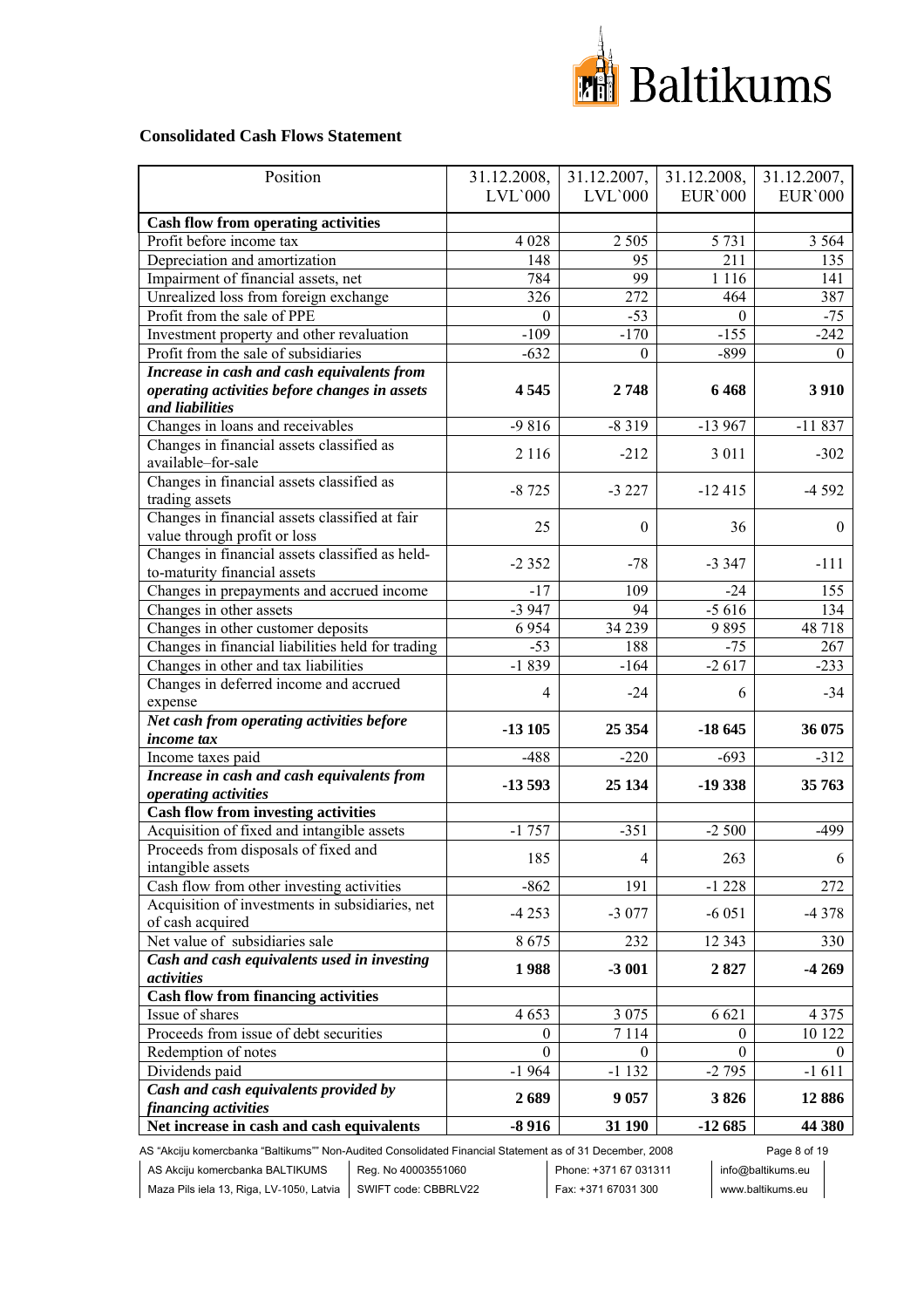

| Cash and cash equivalents at the beginning of<br>the year | 51938  | 21 020 | 73 902 | 29 909 |
|-----------------------------------------------------------|--------|--------|--------|--------|
| Loss from foreign exchange revaluation                    | $-326$ | $-272$ | -464   | $-387$ |
| Cash and cash equivalents at the end of the<br>year       | 42696  | 51938  | 60 753 | 73 902 |

The fixed exchange rate of the Bank of Latvia is 1 EUR=0.702804 LVL

AS "Akciju komercbanka "Baltikums"" Non-Audited Consolidated Financial Statement as of 31 December, 2008 Page 9 of 19 AS Akciju komercbanka BALTIKUMS Maza Pils iela 13, Riga, LV-1050, Latvia SWIFT code: CBBRLV22 Reg. No 40003551060 Phone: +371 67 031311 Fax: +371 67031 300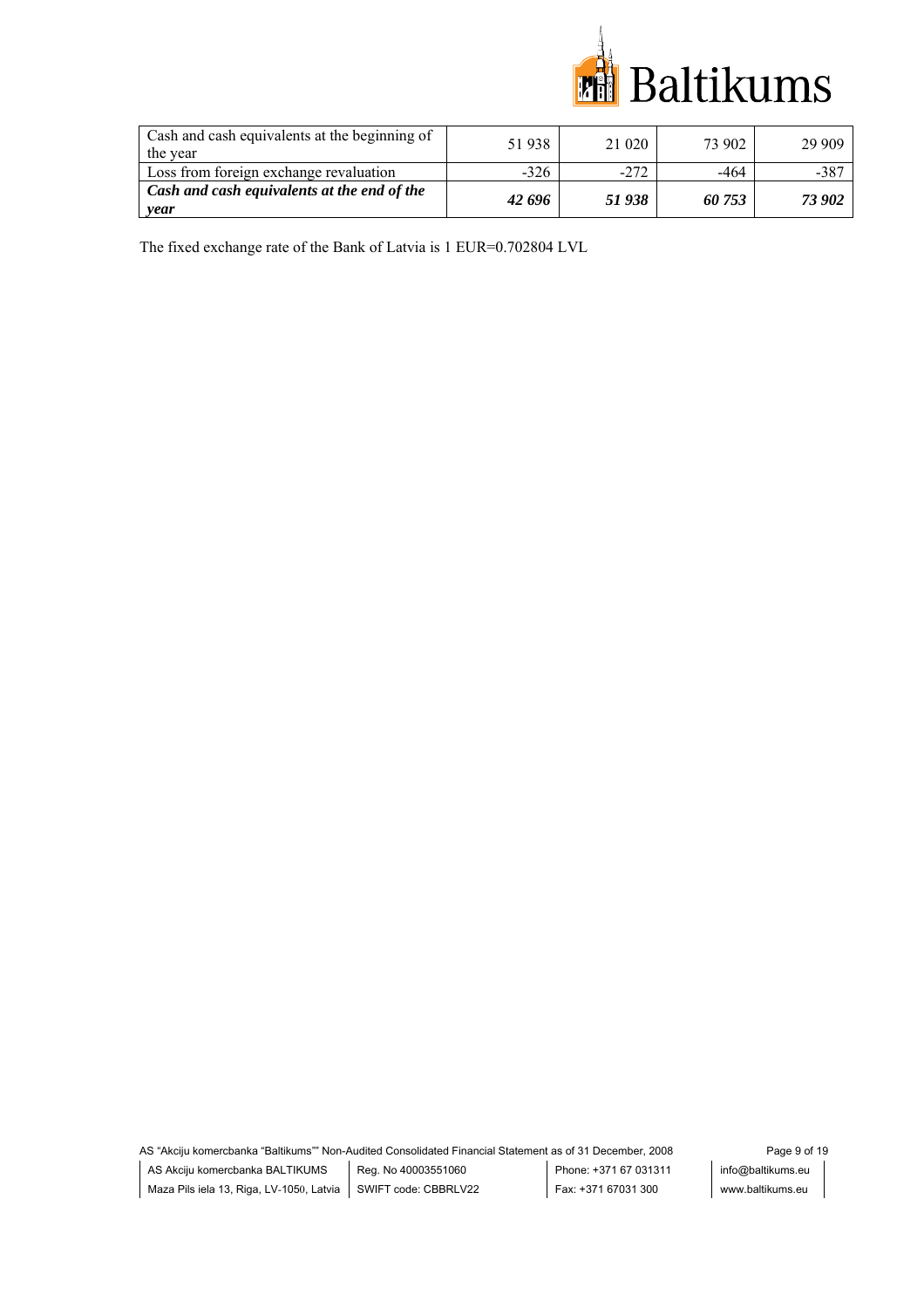

#### **Notes**

## **1. GENERAL INFORMATION**

The Bank was established on 22nd June 2001, when it was incorporated in the Republic of Latvia as a joint stock company. The address of the Bank is Maza Pils iela 13, Riga, LV-1050. The Bank is a commercial bank specialising in the servicing of export and import operations, trade finance and investment management. The Bank operates in accordance with Latvian legislation and the licence issued by the Bank of Latvia.

# **2. SUMMARY OF SIGNIFICANT ACCOUNTING POLICIES**

## **(1) Statement of compliance**

The Bank's financial statements have been prepared in compliance with the EU-endorsed International Financial Standards (IFS) and the Permanent Interpretation Committee's interpretations as well as the Financial and Capital Market Commission's regulations that were in effect at the time of the preparation of the financial statements.

## **(2) Basis for preparation of the financial statements**

The Bank maintains its accounting records in accordance with the legislation of the Republic of Latvia. The Bank's financial year corresponds to the calendar year.

The financial statements are based on the accounting records prepared in accordance with the cost accounting principle or fair value, as appropriate. The financial statements are prepared on a fair value basis for derivative financial instruments, financial assets and liabilities held for trading and available-for-sale assets except those for which a reliable measure of fair value is not available. Other financial assets and liabilities and non-financial assets and liabilities are stated at amortised cost or historical cost.

The accounting policies used in the preparation of the financial statements are consistent with those used in the financial statements for the period ending 31 December 2007.

#### **(3) Foreign currency translation**

The currency of the Republic of Latvia – lat  $(LVL)$  – is used in the financial statements. All assets and liabilities and off-balance sheet claims and liabilities in foreign currencies are revaluated in lats using the end of period exchange rates determined by the Bank of Latvia. Gains and losses arising from revaluation are included in the profit and loss statement for the period, except for differences, which arise from the revaluation of available-for-sale elements of the shareholders' equity.

The foreign currency exchange rates for the principal currencies that were used as of the end of the period were as follows:

|            | As of 31 December 2008 | As of 31 December 2007 |
|------------|------------------------|------------------------|
| EUR        | 0.7028                 | 0.7028                 |
| GPB        | 0.7280                 | 0.9630                 |
| UTL        | 0.2030                 | 0.2040                 |
| <b>RUB</b> | $0.017^{*}$            | 0.0197                 |

AS "Akciju komercbanka "Baltikums"" Non-Audited Consolidated Financial Statement as of 31 December, 2008 Page 10 of 19 AS Akciju komercbanka BALTIKUMS Maza Pils iela 13, Riga, LV-1050, Latvia SWIFT code: CBBRLV22 Reg. No 40003551060 Phone: +371 67 031311 Fax: +371 67031 300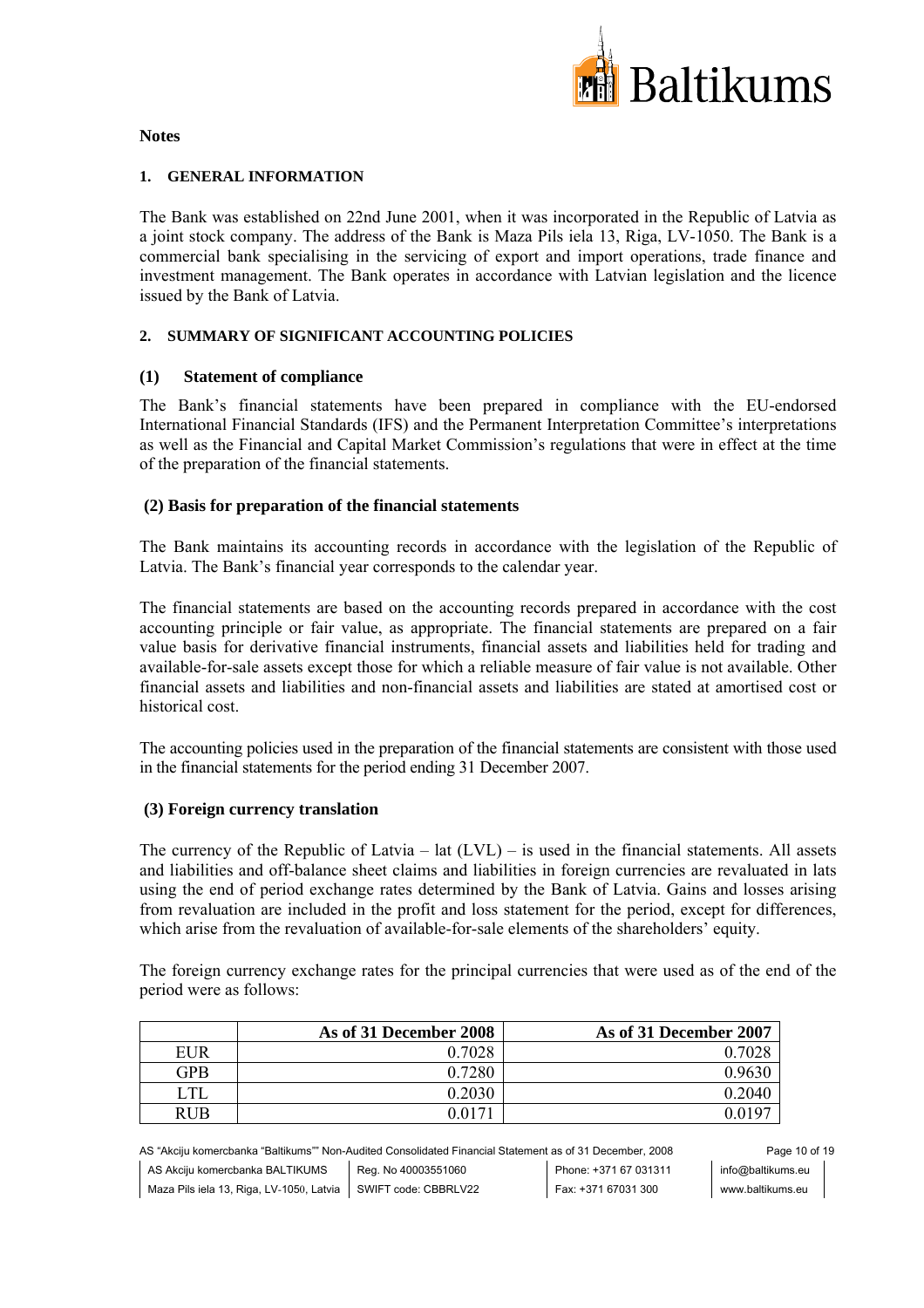

| <b>TTATT</b><br>JAH | 0.0656 | 0058<br>״ |
|---------------------|--------|-----------|
| LICIN<br>്വ         | 0.4950 | 0.4840    |

Transactions in foreign currencies are revaluated in lats according to the date of the transaction using exchange rates set by the Bank of Latvia.

#### **(4) Going concern**

The consolidated and Bank's financial statements have been prepared on a going concern basis, which contemplates the realization of assets and the satisfaction of liabilities in the normal course of business.

#### **(5) Basis of consolidation**

Consolidated financial statements as of 31 December 2007 include financial statements of the Bank and financial statements of the following companies:

| Company                                | <b>State of</b><br>origin | Company's<br>profile | Share of capital, % |
|----------------------------------------|---------------------------|----------------------|---------------------|
| <b>IPAS Baltikums Asset Management</b> | Latvia                    | Financial services   | 100.00              |
| <b>SIA Baltikums Lizings</b>           | Latvia                    | Financial services   | 100.00              |
| <b>SIA Baltikums Direct</b>            | Latvia                    | Lawyer services      | 100.00              |
| AAS Baltikums Dziviba                  | Latvia                    | Insurance services   | 93.46               |

In February 2008 Bank had bought 93.46% of AAS "Baltikums Dzīvība" from IPAS "Baltikums Asset Management" with purpose to sell and in September 2008 has sold it for TLVL 2 542, gaining profit of TLVL 188.

In April 2008 Bank had acquired 100% of SIA "Konsalting Invest", but in December 49 % of SIA "Konsalting Invest" has been sold for TLVL 2 601, gaining profit of LVL 218.

On 19 September 2008 had been sold 100% of IPAS "Baltikums Asset Management" and Bank had bought 100% of AS IPS "Finasta", which after acquisition had been renamed as AS IPS "Baltikums Asset Management". Profit from this deal is TLVL 278.

Consolidated financial statements as of 31 December 2008 include financial statements of the Bank and financial statements of the following companies:

| Company                                | <b>State of</b><br>origin | Company's<br>profile | Share of capital, % |
|----------------------------------------|---------------------------|----------------------|---------------------|
| <b>IPAS Baltikums Asset Management</b> | Latvia                    | Financial services   | 100.00              |
| <b>SIA Baltikums Lizings</b>           | Latvia                    | Financial services   | 100.00              |
| <b>SIA Baltikums Direct</b>            | Latvia                    | Lawyer services      | 100.00              |
| <b>SIA Konsalting Invest</b>           | Latvija                   | Financial services   | 51.00               |

Consolidated balance sheet is composed of balance sheets of all subsidiaries, which are controlled by the Group and in where Group has more than half voting rights. Control exists when the company has the power, directly or indirectly, to govern the financial and operating policies of an enterprise so as to obtain benefits from its activities. Subsidiaries are consolidated from the date on which effective control is transferred to the Group and are no longer consolidated from the date of disposal.

AS "Akciju komercbanka "Baltikums"" Non-Audited Consolidated Financial Statement as of 31 December, 2008 Page 11 of 19 AS Akciju komercbanka BALTIKUMS Maza Pils iela 13, Riga, LV-1050, Latvia SWIFT code: CBBRLV22 Reg. No 40003551060 Phone: +371 67 031311 Fax: +371 67031 300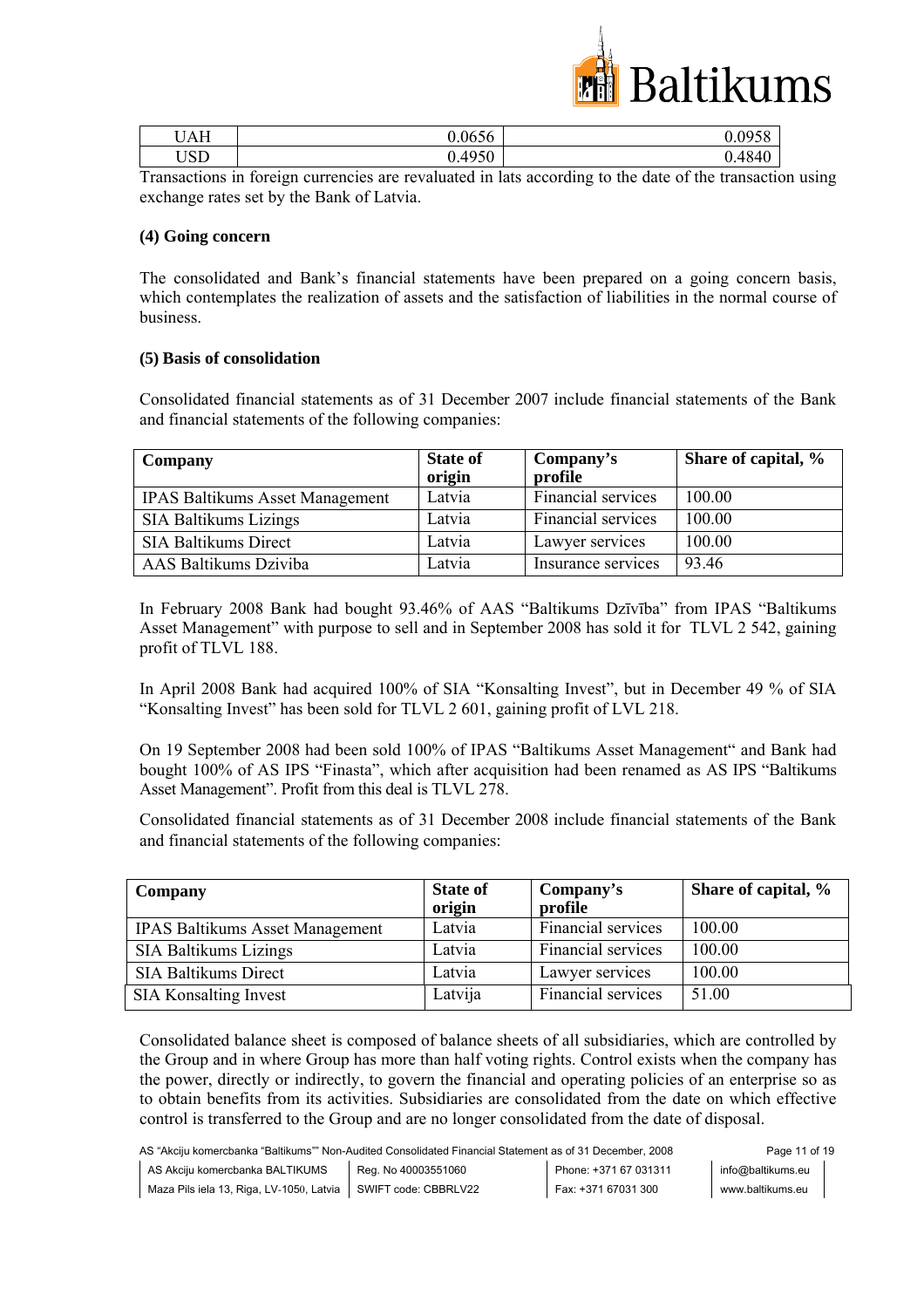

During consolidation all significant transactions between Group's companies are cancelled. While consolidating subsidiaries assets and liabilities are revaluated using exchange rates of The Bank of Latvia on balance day. Incomes and losses are recalculated in Latvian lats using average for the year exchange rate on balance date.

# **(6) Financial instruments**

# **a) Classification:**

Financial assets and liabilities at fair value through profit and loss are those that have been designated by the Bank at inception as at fair value through profit and loss and those classified as held for trading. Trading instruments are those that the Bank principally holds for the purpose of generating a profit from short-term fluctuations in the price of the instruments.

Originated loans and receivables are loans and receivables that the Bank has created by providing funds to customers other than those created with the intent to be sold immediately or in the shortterm. Originated loans and receivables include loans and advances to banks and customers other than purchased loans.

Held-to-maturity assets are financial assets with fixed or determinable payments and fixed maturity that the Bank has the intent and ability to hold to maturity. These include certain debt instruments.

Available-for-sale assets are financial assets that are not held for trading purposes, originated loans and receivables, or held to maturity.

# **b) Recognition**

Financial instruments are recognized in the balance sheet on a settlement date basis. Originated loans and receivables are recognised on the day they are transferred to or originated by the Bank.

# **c) Measurement**

Financial instruments are measured initially at fair value plus transaction costs if the financial instruments are not at fair value through profit and loss account.

Subsequent to initial recognition, all financial assets and liabilities at fair value through profit and loss and all available-for-sale assets are measured at fair value, except for any instrument that does not have a quoted market price in an active market and whose fair value cannot be reliably measured. These are stated at cost, including transaction costs, less impairment losses. The fair value is assessed based on quoted market prices.

All non-trading financial assets and liabilities, originated loans and receivables and held-to-maturity assets are measured at amortised cost using the effective interest rate method. All such financial instruments are subject to revaluation for impairment.

# **d) Fair value measurement principles**

The fair value of financial instruments is based on their quoted market price at the balance sheet date without any deduction for transaction costs. If a quoted market price is not available, the fair value of the instrument is estimated using pricing models or discounted cash flow techniques.

Where discounted cash flow techniques are used, estimated future cash flows are based on management's best estimates and the discount rate is a market related rate at the balance sheet date for an instrument with similar terms and conditions. Where pricing models are used, inputs are based on market related measures at the balance sheet date.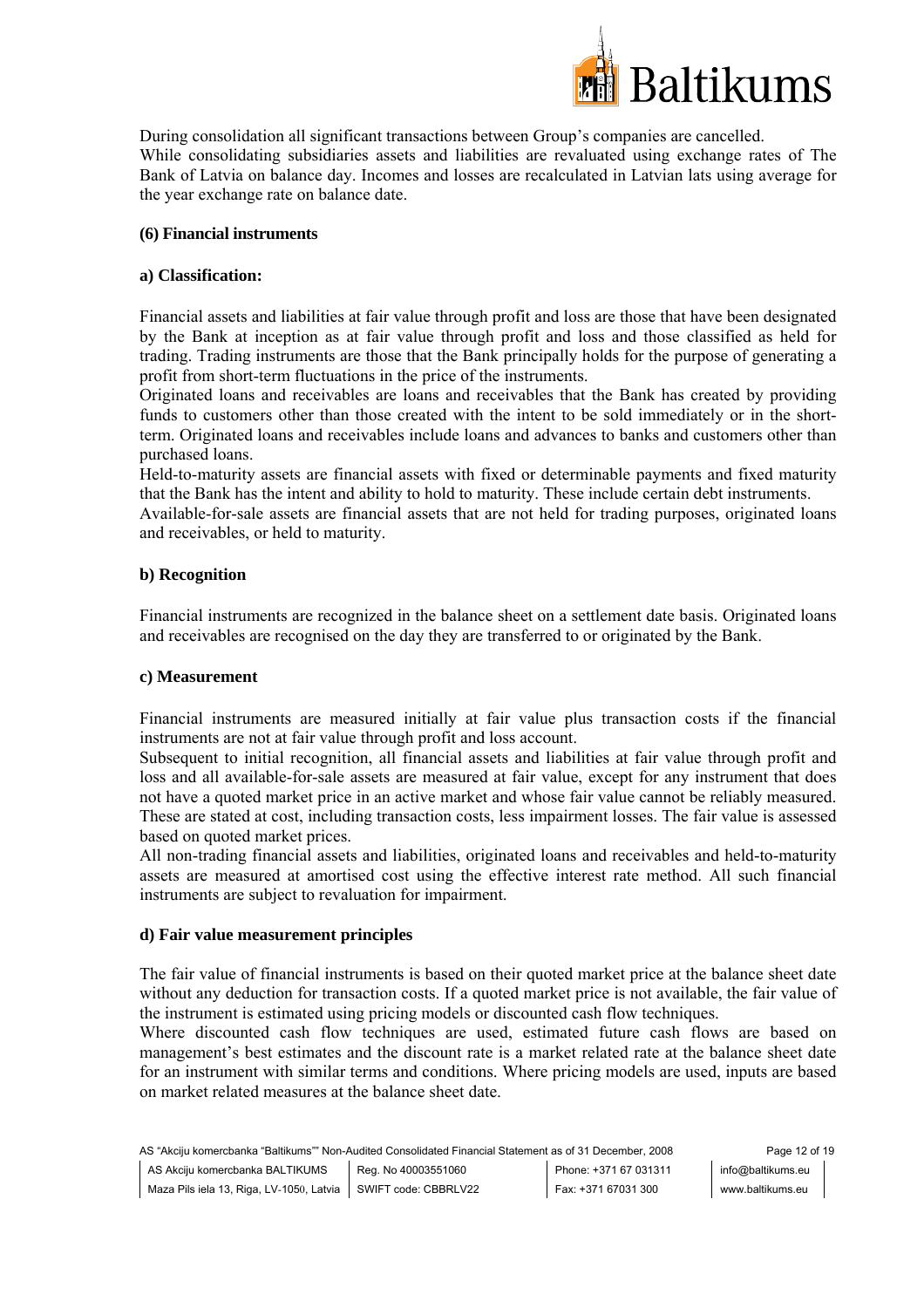

The fair value of derivatives that are not exchange-traded is estimated at the amount that the Bank/(Group) would receive or pay to terminate the contract at the balance sheet date taking into account current market conditions and the current creditworthiness of the counterparties.

## **e) Gains and losses on subsequent measurement**

Gains and losses arising from a change in the fair value of all financial assets and liabilities at fair value through profit and loss are recognised in the income statement. Gains and losses arising from a change in the fair value of available-for-sale securities are recognised directly in equity. The Bank does not apply hedge accounting.

# **f) Derecognition**

A financial asset is derecognised when the Bank loses control over contractual rights that comprise that asset. This occurs when the rights are realised, expire or are surrendered. A financial liability is derecognised when it is extinguished.

Available-for-sale assets, financial assets and liabilities at fair value through profit and loss, held-tomaturity instruments and originated loans and receivables are derecognised on the day they are transferred by the Bank.

## **(7) Interest income and expenses**

Interest income and expense are recognised in the income statement as they accrue, taking into account the effective yield of the asset/liability or an applicable floating rate. Interest income and expense include the amortisation of any discount or premium or other differences between the initial carrying amount of an interest bearing instrument and its amount at maturity calculated on an effective interest rate basis.

Recognition of interest income is discontinued when there is uncertainty regarding the repayment of interest or principal.

# **(8) Fee and commission income**

Fee and commission income is recognised when earned or incurred.

# **(9) Investments**

# **Subsidiaries**

Subsidiaries are entities in which the Group, directly or indirectly, has power to control or exercise control over financial and operating policies.

Investments in subsidiaries are carried at cost in the Bank's financial statements. The Bank recognizes income from the investment only to the extent that the Bank receives distributions from accumulated profits of the subsidiary arising after the date of acquisition. Distributions received in excess of such profits are regarded as a recovery of investment and are recognized as a reduction of the cost of the investment.

#### **Investments in associates**

Associates are those enterprises in which the Bank has significant influence, but not control, over the financial and operational policies. The consolidated financial statements include the Bank's share of the total recognized gains and losses of associates on an equity accounted basis, from the date that significant influence effectively commences until the date that significant influence effectively ceases. When the Bank's share of losses exceeds cost, the carrying amount is reduced to nil and

AS "Akciju komercbanka "Baltikums"" Non-Audited Consolidated Financial Statement as of 31 December, 2008 Page 13 of 19 AS Akciju komercbanka BALTIKUMS Maza Pils iela 13, Riga, LV-1050, Latvia SWIFT code: CBBRLV22 Reg. No 40003551060 Phone: +371 67 031311 Fax: +371 67031 300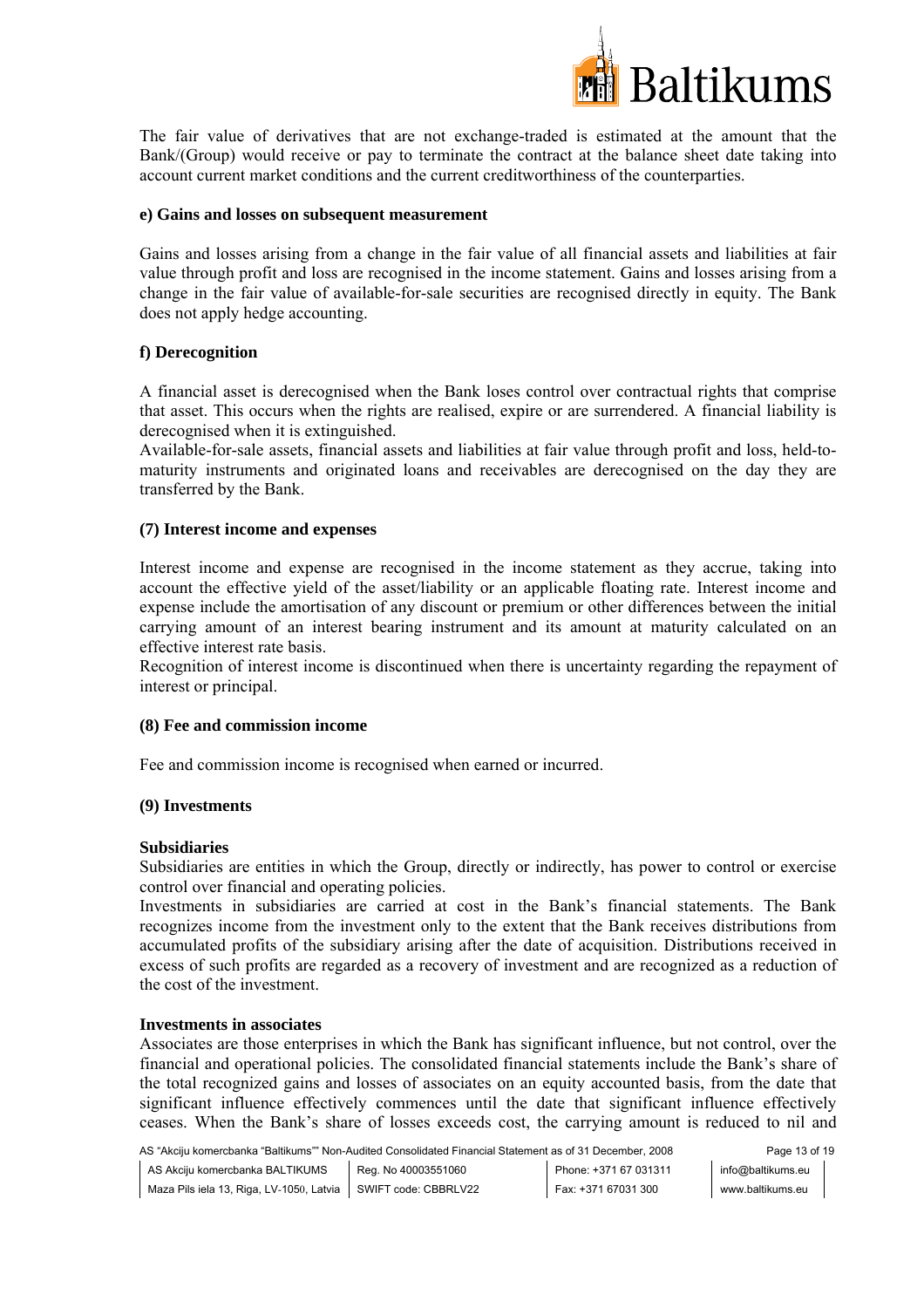

recognition of further losses is discontinued except to the extent that the Bank has incurred obligations in respect of the associate.

## **(10) Loans**

Loans and advances are classified as originated loans and receivables and carried at amortised cost, where cost is defined as the fair value of cash consideration given to originate those loans. Loans are recognized in the balance sheet at the amount of the outstanding value, less impairment for doubtful debts.

The Bank mainly grants commercial and industrial loans to customers.

## **(11) Impairment**

The carrying amounts of the Bank's assets, other than deferred tax assets, are reviewed at each balance sheet date to determine whether there is any indication of impairment. If any such indication exists, the assets' recoverable amounts are estimated.

## **Calculation of recoverable amount**

The recoverable amount of the Bank's loans and receivables is calculated as the present value of expected future cash flows, discounted at the original effective interest rate inherent in the asset. The recoverable amount of the Bank's available-for-sale investments is their fair value.

## **Reversals of impairment**

An impairment loss in respect of loans and receivables is reversed if the subsequent increase in recoverable amount can be related objectively to an event occurring after the impairment loss was recognised.

# **(12) Interest bearing borrowings**

Interest-bearing borrowings are recognised initially at fair value, net of any transaction costs incurred. Subsequent to initial recognition, interest-bearing borrowings are stated at amortised cost with any difference between cost and redemption value being recognised in the income statement over the period of the borrowings.

When borrowings are repurchased or settled before maturity, any difference between the amount repaid and the carrying amount is recognised immediately in the income statement.

#### **(13) Depreciation and amortisation of fixed and intangible assets**

Fixed assets and intangible assets are recorded at cost, less accumulated depreciation. Depreciation is calculated on a straight-line basis. Based on the useful lives of fixed assets, the following rates are applied:

| Intangible assets       | 20% |
|-------------------------|-----|
| Furniture and equipment | 20% |
| Computers               | 25% |
| Other                   | 20% |

Gains and losses on disposals of fixed assets are recognised in the profit and loss statement in the period of disposal.

Useful lives, residual values and depreciation methods are reviewed annually.

AS "Akciju komercbanka "Baltikums"" Non-Audited Consolidated Financial Statement as of 31 December, 2008 Page 14 of 19 AS Akciju komercbanka BALTIKUMS Maza Pils iela 13, Riga, LV-1050, Latvia SWIFT code: CBBRLV22 Reg. No 40003551060 Phone: +371 67 031311 Fax: +371 67031 300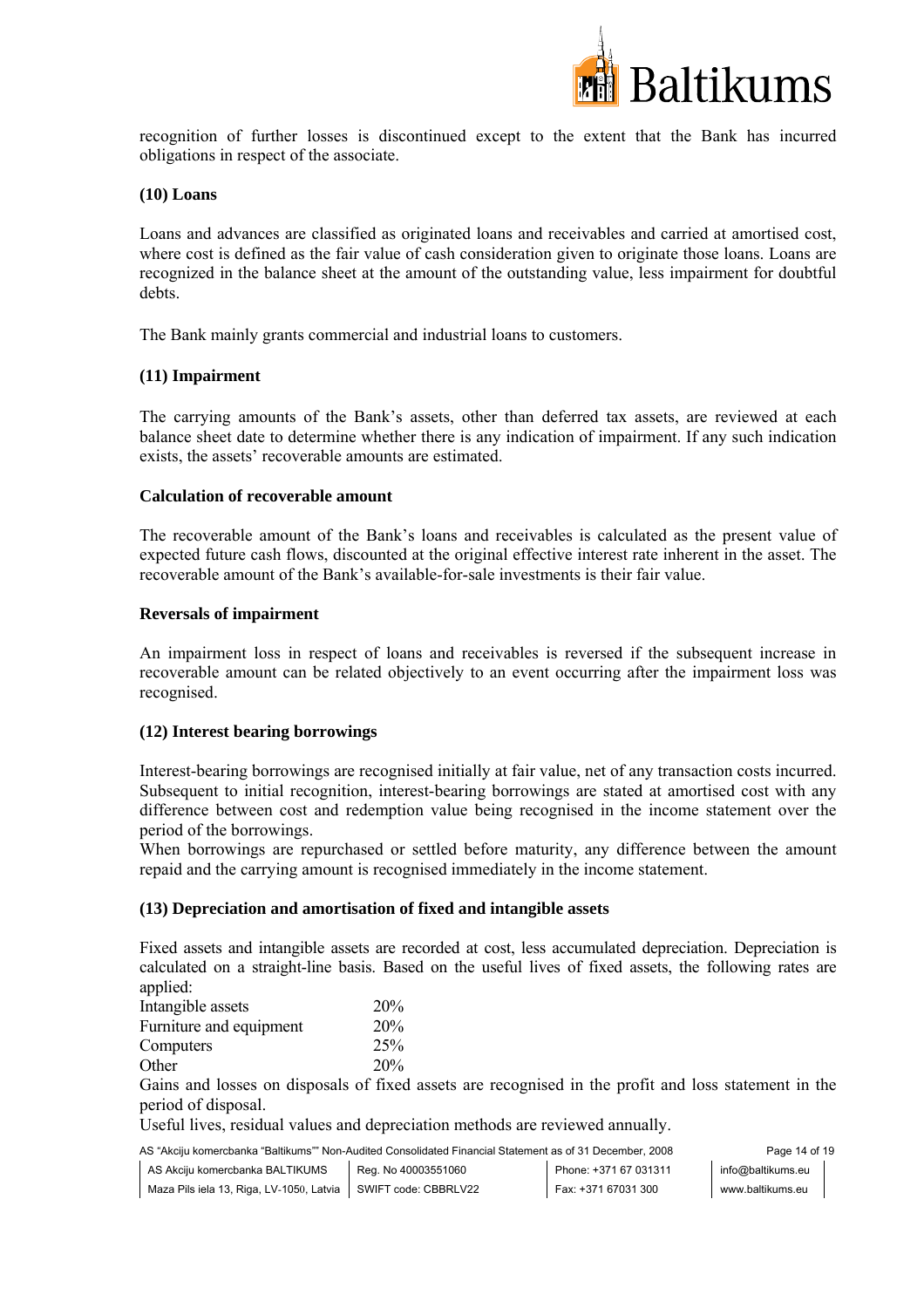

# **(14) Cash and cash equivalents**

Cash and cash equivalents are composed of cash and amounts due from the Bank of Latvia and other credit institutions on demand, and deposits in other credit institutions with a maturity less than 3 months less balances due to other credit institutions with a maturity less than 3 months.

# **(15) Off-balance-sheet items**

Off-balance-sheet items include guarantees, letters of credit and unused credit lines provided to customers as well as unused limits of credit cards.

# **(16) Corporate income tax**

Corporate income tax at the rate of 15% is calculated by the Bank in accordance with the Latvian tax regulations.

Deferred tax is recognized using the balance sheet liability method, taking into account temporary differences between the carrying amounts of assets and liabilities for financial reporting purposes and the amounts used for taxation purposes. The amount of deferred tax calculated is based on the expected manner of realization or settlement of the carrying amount of assets and liabilities, using tax rates applied or substantially applied at the balance sheet date.

The deferred tax asset is acknowledged only in those cases when the expected taxable profit is likely to be reduced through the usage of temporary differences.

A deferred tax asset is recognized only to the extent that it is probable that future taxable profits will be available against which the asset can be utilized. Deferred tax assets are reduced by the amount that is not probable that the related tax benefit will be realized.

# **(17) Provisions**

A provision is recognised in the balance sheet when the Bank has a legal or constructive obligation as a result of a past event, and it is probable that an outflow of economic benefits will be required to settle the obligation. If the effect is material, provisions are determined by discounting the expected future cash flows at a pre-tax rate that reflects current market assessments of the time value of money and, where appropriate, the risks specific to the liability.

# **(18) Assets under management**

Assets managed by the Bank on behalf of customers are not treated as assets of the Bank. The Bank assumes no risk on the assets.

A significant amount of managed assets are involved in repurchase (repo) transactions with other commercial banks. The Bank discloses on the balance sheet amounts due to credit institutions for cash received in repo transactions and the amounts due from the providers of liabilities under management as loans granted.

# **(19) Repo transactions**

Repo transactions are recognized as financing transactions.

AS "Akciju komercbanka "Baltikums"" Non-Audited Consolidated Financial Statement as of 31 December, 2008 Page 15 of 19 AS Akciju komercbanka BALTIKUMS Reg. No 40003551060

Maza Pils iela 13, Riga, LV-1050, Latvia SWIFT code: CBBRLV22

Phone: +371 67 031311 Fax: +371 67031 300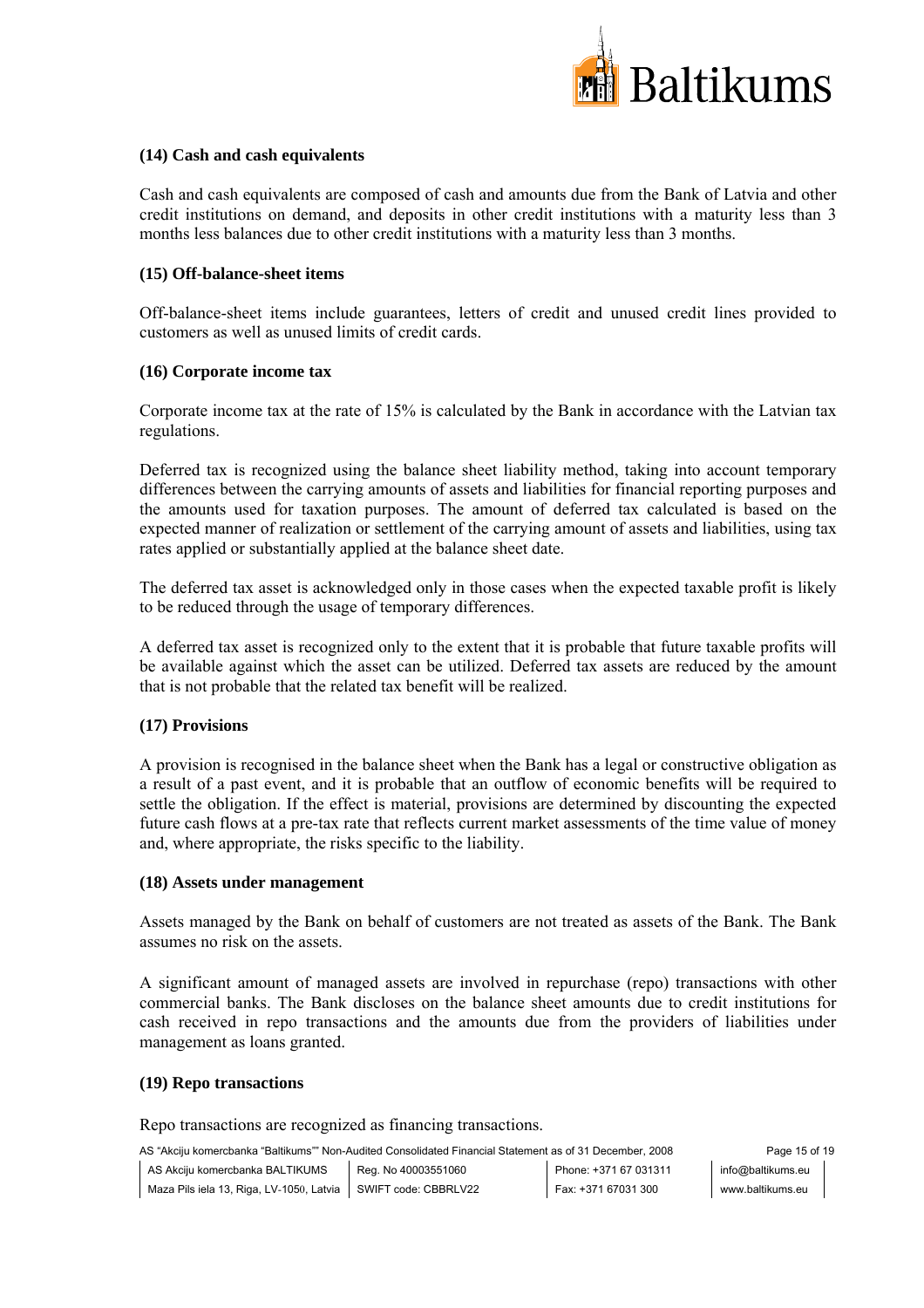

When the Bank is the seller of securities, securities are continued to be recognized on the balance sheet. Proceeds from the sale are recognized as a liability to the purchaser of the securities.

When the Bank is the purchaser of securities, the purchased securities are not recognized on the balance sheet. The amount paid for securities is recognized as a loan provided to the seller. The Bank is involved in two types of such transactions – classic repo and buy/sell back transactions.

The result of repo and buy/sellback transactions is recognized in the profit and loss statement as interest income or expense according to the accrual principle.

## **(20) Net profit from insurance**

Net profit from insurance (is included in another operating income) includes earned insurance premiums, changes in life insurance reserves less reinsurer's part in such changes in life insurance reserves, and insurance claims paid less reinsurer's part in such insurance claims paid.

Net earned premiums are obtained from subscribed premiums less amounts transferred to reinsurers and changes in unearned premium reserves. Subscribed premiums under life insurance contracts with regular payments are equal to the total premium for the current insurance year regardless of their payment dates. Subscribed premiums are decreased by the premiums cancelled and terminated over the accounting year. Insurance receivables, which result from the difference between subscribed and received premiums, are included in loans. Subscribed premiums under life insurance contracts with non-regular payments are recognized as of the moment of their receipt and are equal to the received premiums.

Insurance claims paid are calculated as claims paid less gross reinsurer's share.

The concern maintains investment assets on a continuous basis in order to cover its insurance liabilities under insurance contracts. Such investment assets include investment securities at their fair value with revaluation result included in the profit and loss account, and investment properties. Income from such investment assets is disclosed in the relevant items of the consolidated profit and loss account. Insurance sales commissions paid out to sales agents and brokers are included in expenses for the period when the same are incurred. They are included in the fees and commissions expenses. Administrative expenses, including payments to the Financial and Capital Market Commission and the Insured Protection Fund, as well as depreciation are disclosed in the relevant items of the consolidated profit and loss account.

# **(21) Insurance liabilities**

Insurance liabilities that result from life and accident insurance contracts are composed of life insurance reserves, reserves for unearned premiums and unpredictable risks, and reserves for deferred insurance claims.

Life insurance reserves reflect existing liabilities against insurants under life insurance contracts. Life insurance reserves are determined for each life insurance contract according to calculations made by actuaries. Prospective method is applied to contracts with regular payment schedule (the reserve equals the difference between the present value of the insurer's liabilities and the present value of future premium income). Retrospective method is applied to contracts with non-regular payment schedule (reserves equal the amount of paid-in accrued premiums less deductions set out in contracts and plus accrued guaranteed interest pursuant to the contract). Life insurance reserves also include reserves for deferred life insurance claims.

AS "Akciju komercbanka "Baltikums"" Non-Audited Consolidated Financial Statement as of 31 December, 2008 Page 16 of 19 AS Akciju komercbanka BALTIKUMS Maza Pils iela 13, Riga, LV-1050, Latvia SWIFT code: CBBRLV22 Reg. No 40003551060 Phone: +371 67 031311 Fax: +371 67031 300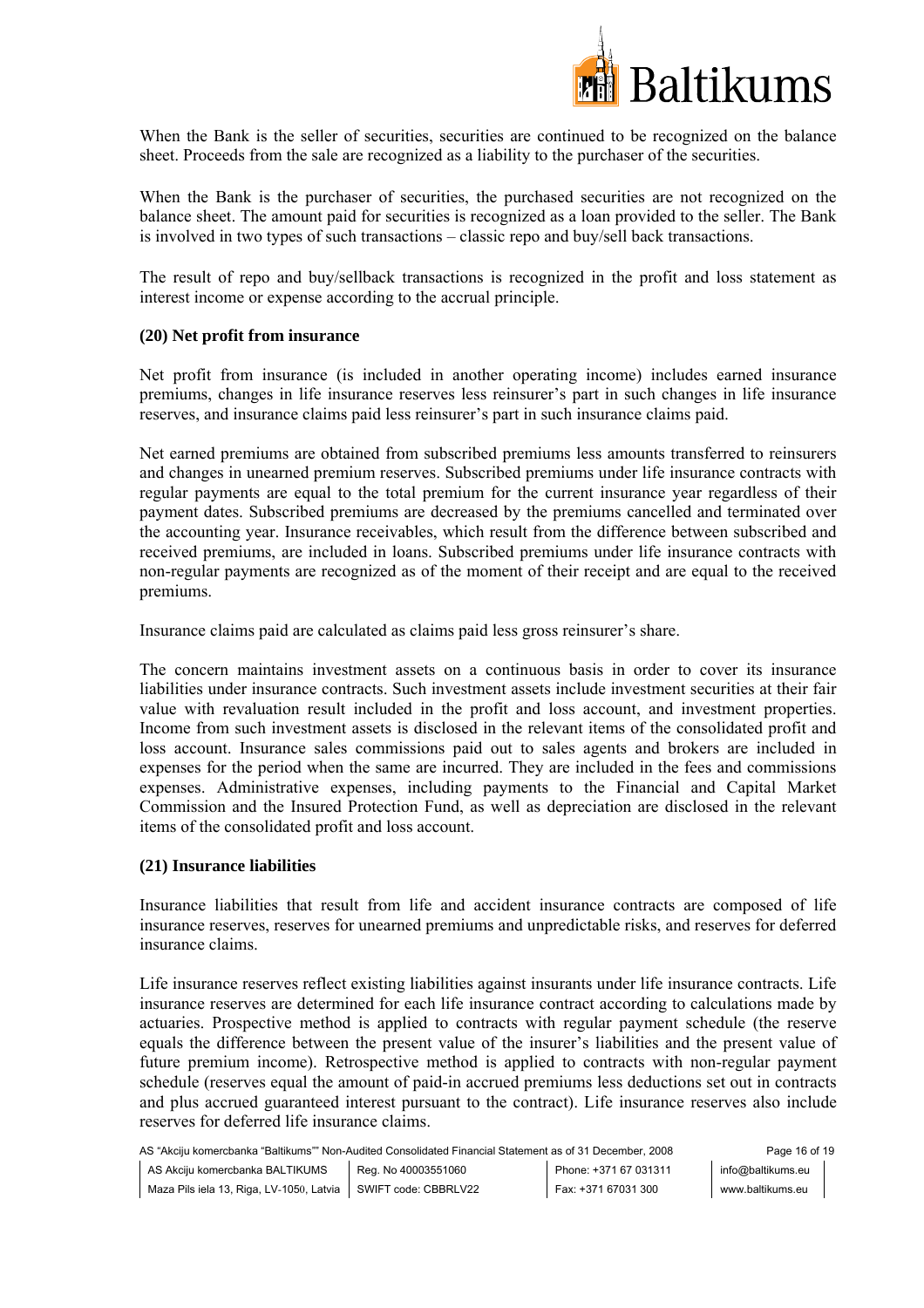

Reserves for unearned premiums and unpredictable risks reflect deferred income from non-life insurance contracts according to the share of gross subscribed premiums that refers to the period from the balance sheet date to the end date of insurance contracts, in order to cover all claims and expenses related to existing insurance contracts.

Reserves for deferred claims reflect the amount of claims that have been filled but have not been paid out, as well as the amount of claims that have been assessed and have occurred but have not been filled. Claims reserves are also formed for direct expenses for claims settlement that will be required for settlement of insurance events that have occurred over the accounting and earlier years.

# **(22***)* **Basis for comparison**

When necessary the previous financial year's indicators have been reclassified to be comparable with those for the reporting year.

# **3. RISK MANAGEMENT**

The Bank pays significant attention to risk identification and management. The most significant risks to which the Bank is exposed to are credit risk, interest rate risk, liquidity risk, foreign exchange risk, operational and reputation risk.

Risk management principles are set forth in the Bank's risk management policies, which are approved by the Council. Financial Analysis and Risk Management Department, the Asset and Liability committee, Credit committee and Anti Money Laundering committee are responsible for ensuring the implementation of the risk management policies.

## **(1) Credit risk**

Credit risk is the risk of potential losses resulting from non-fulfilment of contractual obligations by the Bank's debtor or counterparty.

Credit risk is managed in accordance with the Credit risk management policy approved by the Council. This policy details the basic principles of credit risk management, identification, assessment, restriction and control.

The management of risks related to ordinary loans involves assessment of the potential borrower's credit standing that is performed by the Financial Analysis and Risk Management Department. Decisions on granting loans are made by the Credit Committee based on the above analysis and evaluation of collateral. Subsequent to loan granting, the Financial Analysis and Risk Management Department performs a regular analysis of the borrower's financial position, which enables the Bank to take prompt action in the case of deterioration of the borrower's financial position.

Credit risk that is related to inter-bank operations (or operations with financial institutions), including the credit risk related to inter-bank settlements, is controlled by the Asset and Liability Committee that sets limits for transactions with each counter party.

The Bank monitors the concentration of significant balance sheet and off balance items' credit risk by geographical regions (i.e., countries, groups of countries, specific regions within the countries etc), client groups (i.e., central governments, local authorities, state enterprises, private enterprises, private individuals, etc) and industries.

# **(2) Foreign exchange risk**

AS "Akciju komercbanka "Baltikums"" Non-Audited Consolidated Financial Statement as of 31 December, 2008 Page 17 of 19 AS Akciju komercbanka BALTIKUMS Maza Pils iela 13, Riga, LV-1050, Latvia SWIFT code: CBBRLV22 Reg. No 40003551060 Phone: +371 67 031311 Fax: +371 67031 300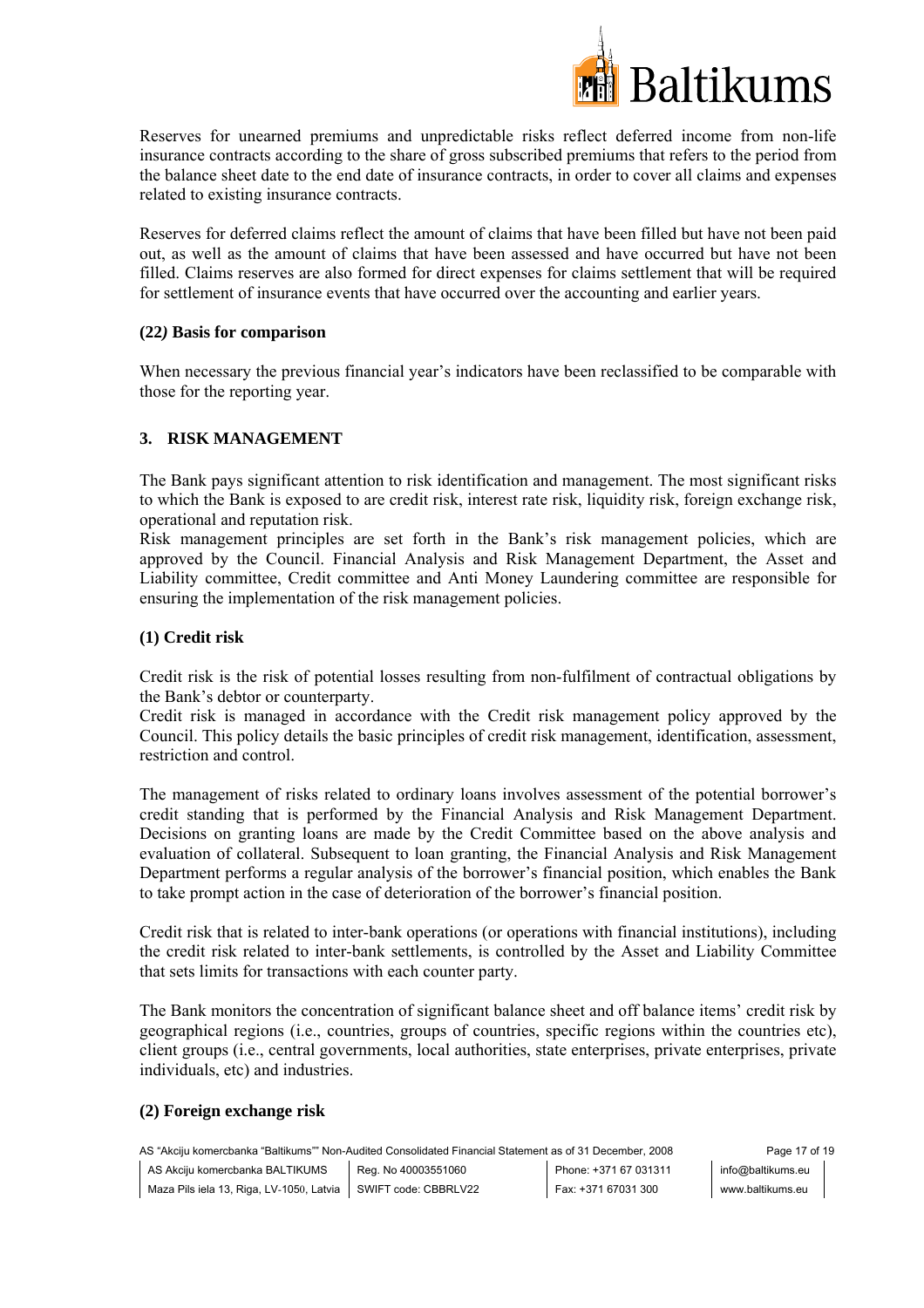

Foreign exchange risk is the risk of potential losses as a result of the revaluation of balance sheet and off-balance sheet items denominated in foreign currencies.

The Bank continuously monitors the open positions of foreign currencies and regularly assesses the structure of assets and liabilities by currency. In order to improve the currency structure of its balance sheet, the Bank issued bonds in EUR currency, taking into account the increasing share of EUR denominated assets.

The Asset and Liability Committee sets limits for the open position in each currency providing an acceptable overall level of foreign currency risk.

## **(3) Interest rate risk**

Interest rate risk is the risk of potential losses the Bank may incur as a result of interest rate fluctuations.

For the purpose of controlling the interest rate risk, the Asset and Liability Committee performs regular analysis of assets and liabilities by maturity and type of interest.

#### **(4) Liquidity risk**

Liquidity risk is the risk of potential losses as a result of sales of assets or acquisition of resources at unfavourable prices in order for the Bank to fulfil its liabilities to creditors.

Liquidity risk management is based on the analysis of the structure of assets and liabilities performed by the Bank's Financial Analysis and Risk Management Department. That includes the analysis of dynamics in customer funds by customer group and assessment of the possibilities of external borrowing. Based on this information, the Asset and Liability Committee monitors the Bank's ability to fulfil all its commitments. Operating short-term liquidity management, i.e. attraction and placement of resources, in the Bank is performed by the Resources Department of the Bank based on the short-term liquidity forecast.

#### **(5) Country risk**

Country risk is the risk of potential losses arising from transactions with residents of foreign countries (or their securities) due to changes in the economic, political, and legal environment of the respective countries.

Before entering into transactions with residents of foreign countries, the Bank performs an assessment of the influence of economic, social, political and legal circumstances on the residents' ability to fulfil their obligations.

#### **(6) Operational risks**

The Bank's organizational structure, precise job specifications, clear division of responsibilities as well as control procedures allow the Bank to monitor operational risks. The Bank has also developed an action plan for various crisis situations.

The Bank has set up an independent "Internal audit service" (IAS) with its main functions to ensure that the Bank's activities comply with existing legislation, approved plans, policies and other internal Bank documents and to monitor the compliance of the Bank's department activities with internal control procedures.

#### **(7) Reputation risk**

AS "Akciju komercbanka "Baltikums"" Non-Audited Consolidated Financial Statement as of 31 December, 2008 Page 18 of 19 AS Akciju komercbanka BALTIKUMS Maza Pils iela 13, Riga, LV-1050, Latvia SWIFT code: CBBRLV22 Reg. No 40003551060 Phone: +371 67 031311 Fax: +371 67031 300